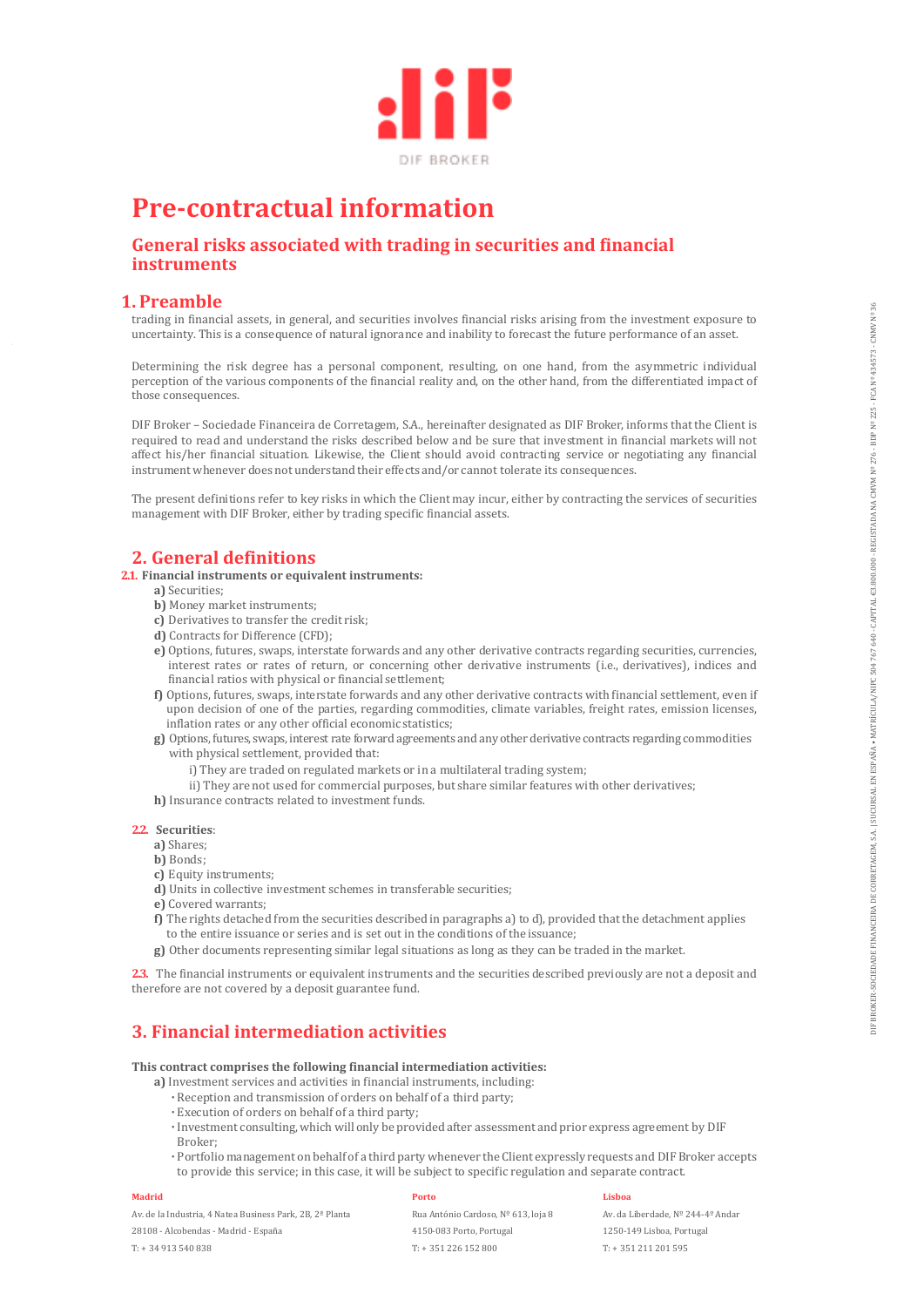

- **b)** Ancillary services to investment services and activities, including:
	- **·** Registration and deposit of financial instruments, as well as services related to their custody in the financial instruments account;
	- **·** Investment studies, financial analysis or other generic recommendations related to transactions in financial instruments;
- **·** Advice on capital structure, industrial strategy and related issues, as well as mergers and acquisitions.

**3.1.** Financial instruments trading will be subject to a prior assessment.

DIF Broker considers that the Client may not meet the appropriate conditions to negotiate or contract the services provided in this section:

- **a)** If he/she is unable to tolerate sudden and rapid capital losses;
- **b)** If he/she wishes to allocate a high portion of its assets to the services and products described in this section and this may jeopardize his/her economic and financial stability;
- **c)** If he/she do not have a steady annual income flow;
- **d)** If he/she cannot mobilize liquidity quickly to sustain risk positions on the market, in particular, to increase margins;
- **e)** If he/she does not have enough time to systematically monitor the evolution and the results of the services and products referred to in this section.

**3.2.** We inform that the securities and financial instruments deposit and registration services are provided by the following institutions:

**a)** "Spot" securities: Saxo Bank A/S, Banco Investimento Gobal, Banco Inversis e Optimize Investment Partners; **b)** Derivative financial instruments: Saxo Bank A/S.

Therefore, the Client is exposed to the risks mentioned in subparagraph c) of paragraph 4.2. of this document, including default by the depositaries, within its relationship with Saxo Bank A/S, Banco Investimento Global, Banco Inversis e Optimize Investment Partners.

**3.3.** While reports and opinions may be generically disclosed through the website www.difbroker.com, through other means of communication, or directly by our employees, these should not be treated as personalized investment advice. Accordingly, DIF Broker informs the Client that the information contained in the reports and opinions issued by its employees:

**a)** Have been compiled by DIF Broker based on information available to the public and sources deemed reliable; **b)** Do not constitute a recommendation for the purchase or sale of financial instruments.

Consequently, DIF Broker does not assume any responsibility for damages caused by the inaccuracy of the information provided under the above-mentioned terms or by its missuse.

# **4. Information on general risks of financial instruments**

The Client is aware that, when trading financial instruments, is exposed to the following risks:

#### **4.1. Market risks**

The market risk inherent to trading in financial instruments is related with the possibility that an investment may prove to be unprofitable for the Client, against Client's expectations, due to market fluctuations. The market risk also involves the risk of price or rate fluctuations that may adversely affect the specific interests of each Client as a result of uncontrollable and indeterminable economic factors. These risks include fluctuations in the stock, bond, interest rate, currency exchange rate and commodity markets, among other markets accessible to trading by the Client.

#### **4.2. Credit risks**

Credit risk refers to the possibility that one contractual party may fail to meet its obligations, thus leading to capital losses. The Client is exposed to the following types of credit risk:

- **a)** Credit risks as a result of the issuer's default: in reimbursement of capital, in case of financial instruments with maturity dates, in payment of dividends or interests;
- **b)** Credit risks as a result of settlement failures: Client is subject to these risks under the terms and conditions determined by the several business counterparties and the risks inherent to each trading venue. The settlement procedures aim to eliminate the risk of payments without the corresponding consideration. However, the consequences of eventual cancellations or delays in settlements persist;
- **c)** Credit risks as a result of the depositary institutions' default: Client is subject to the risk of default by the depositary institutions with which DIF Broker has a business relationship, either directly or indirectly.

#### **4.3. Liquidity risks**

This risk arises from the potential inability to trade and/or execute the trade of any financial instrument at a reasonable speed and price, which may result in a loss to the Client. In certain situations, a lack of market liquidity may lead to a situation where it is not possible to close a position at the desired moment or, ultimately, it is only possible to close such position with a significant loss. In these cases, there is a risk that Stop orders will not be executed at desired price, which may generate differences in the expected result.

#### **Madrid**

Av. de la Industria, 4 Natea Business Park, 2B, 2ª Planta 28108 - Alcobendas - Madrid - España T: + 34 913 540 838

#### **Porto**

Rua António Cardoso, Nº 613, loja 8 4150-083 Porto, Portugal T: + 351 226 152 800

### **Lisboa**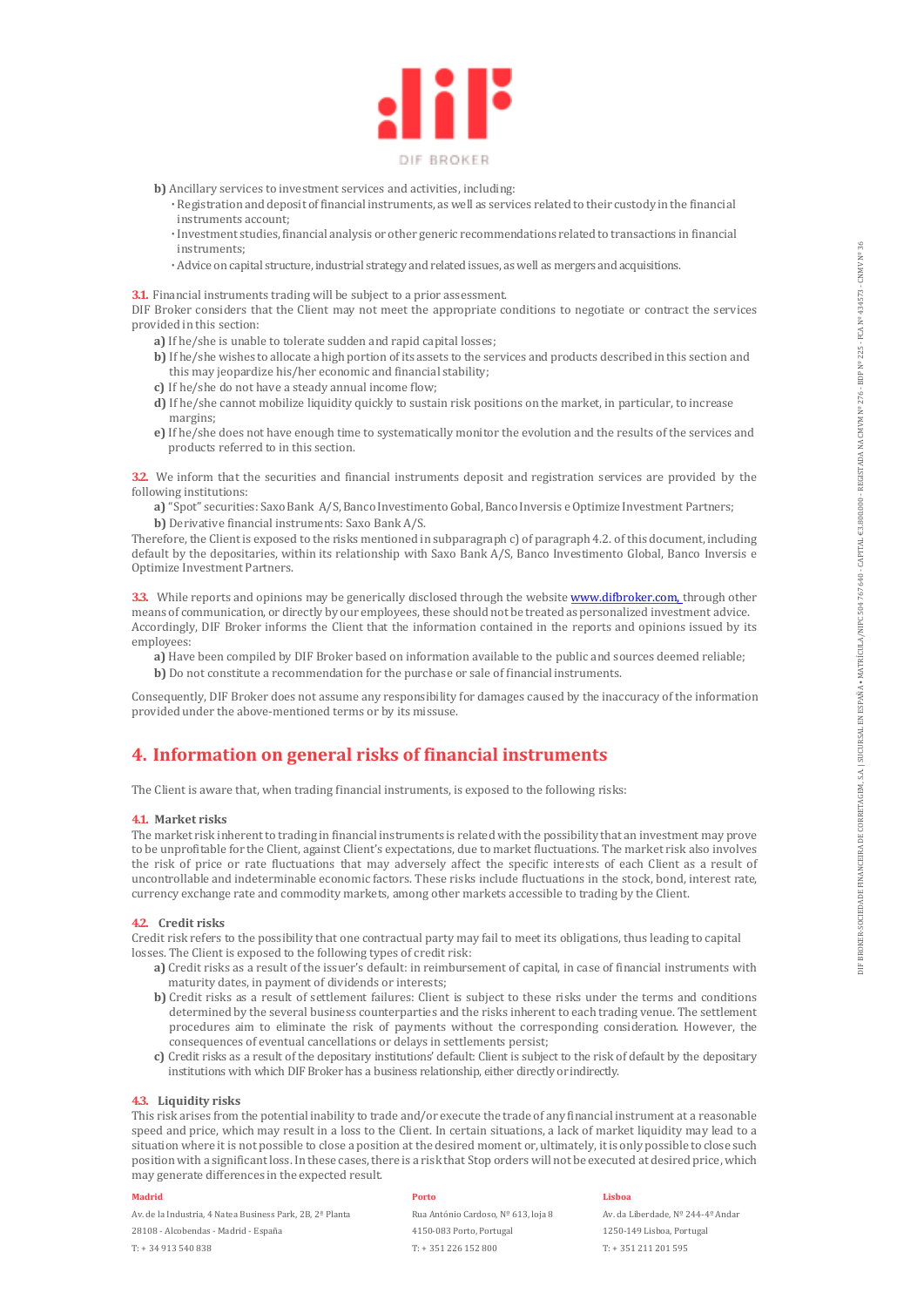

#### **4.4. Operational risks**

The difficulties in processing and executing security trading services, including, but not limited to, technological reasons, expose the Client to losses resulting from the deterioration of the service quality arising from any decrease in the transaction execution ability, delays, inaccuracies, errors and disruptions considering the usual standards. Hence, DIF Broker informs the Client that, because of force majeure reasons, Client may incur losses resulting from factors reasonably unpredictable or difficult to control, including but not limited to strikes and social unrest, fall of energy supply lines or interruption of energy supply caused by natural or human factors, informatic support, fall of telephone lines or data transmission, communications and trading or information systems. In case any of these unpredictable events occur, DIF Broker will make the best efforts to protect the Client's interests to minimize the consequences of such events.

#### **4.5. Systemic risks**

The organization of the global financial system is based on trust and therefore the bankruptcy of a company, including but not limited to a financial company, of a settlement system or other catastrophic event, may result in a "domino effect" and, consequently, will generate a crisis of trust in the financial system. The systemic risk may also significantly change the usual liquidity conditions of securities and/or dramatically increase market volatility, destroying the normal patterns of price formation.

## **5.Definition of general and specific risks inherent to investment services**

**5.1. Brokerage service or reception, transmission and execution of orders:** This service consists on the reception of the client's order and its subsequent transmission or execution, in different trading venues made available by DIF Broker. The general policy regarding orders execution leads to the direct sending of the order to the order books of the various trading venues provided for each product.

Accordingly, by signing the account opening form of which this document is an integral part as pre-contractual information, the Client authorizes that orders related to financial instruments admitted to trading on a given market may be executed in that or in other markets, in compliance with the "best execution" policy.

#### 5.1.1. Portfolio turnover risk – Day trading

DIF Broker informs the Client that, within the scope of the brokerage service, the systematic activity of portfolio turnover at short notice, including but not limited to, during the day - "day trading" – in order to benefit from the securities or financial instruments price fluctuation, leverages the market risk when compared with a more defensive and long-term investment attitude. DIF Broker also informs that this activity may lead to higher financial intermediation costs and, therefore, the potential benefits of this activity can be lower.

#### 5.1.2. Risks of Trading through Electronic Platforms

DIF Broker draws the attention to the risks associated with the use of electronic trading platforms. The use of this type of platform may cause damages to the Client due to communication failures caused by, for example, but not exclusively, the fall of power supply lines or the interruption of electricity supply caused by natural factors or by human intervention, provided that the reasons are not attributable to DIF Broker or its employees. In addition to the risks previously described, there may be technological risks arising from the fact that the Client does not have updated software on his/her platform. This may have negative consequences in the execution of orders, the presentation of account statements and in the accuracy of the information provided.

#### **5.2. Non-independent investment advice service**

Investment advice service is the provision of a personalized recommendation to a client whether under by his request or by DIF Broker's initiative related to one or more financial instruments.

DIF Broker provides non-independent Investment Advice service, given that it does not have access or offers to its client's primary markets' financial instruments and financial instruments that are available to its Clients are limited by those offered by DIF Broker' selected counterparts (Saxo Bank A/S, Banco Inversis, Optimize Partners and Banco de Investimento Global).

The provision of this service depends on the previous filling of a questionnaire called "Suitability Test" in order to allow DIF Broker to recommend the investment service or the financial instruments that best suits the Client.

In any investment advice given by DIF Broker the good faith of its qualified professionals is ensured; however, the ultimate responsibility for the execution of the transactions will always belong to the Client and, therefore, the execution of the transactions will be a consequence of his/her decisions.

Neither DIF Broker nor its managers or employees can give any guarantee concerning performance of the products on which they have provided investment advice. The Client is responsible for any capital losses or capital gains obtained through the advice given in good faith by DIF Broker.

The Investment Consulting fees are described in DIF Broker's pricing conditions available at the company's facilities and at http://www.difbroker.com/pl/oplaty/

There is a risk that the recommendations made by DIF Broker analysts may have a negative impact on the Client's assets.

#### **Madrid**

Av. de la Industria, 4 Natea Business Park, 2B, 2ª Planta 28108 - Alcobendas - Madrid - España T: + 34 913 540 838

#### **Porto**

Rua António Cardoso, Nº 613, loja 8 4150-083 Porto, Portugal T: + 351 226 152 800

#### **Lisboa**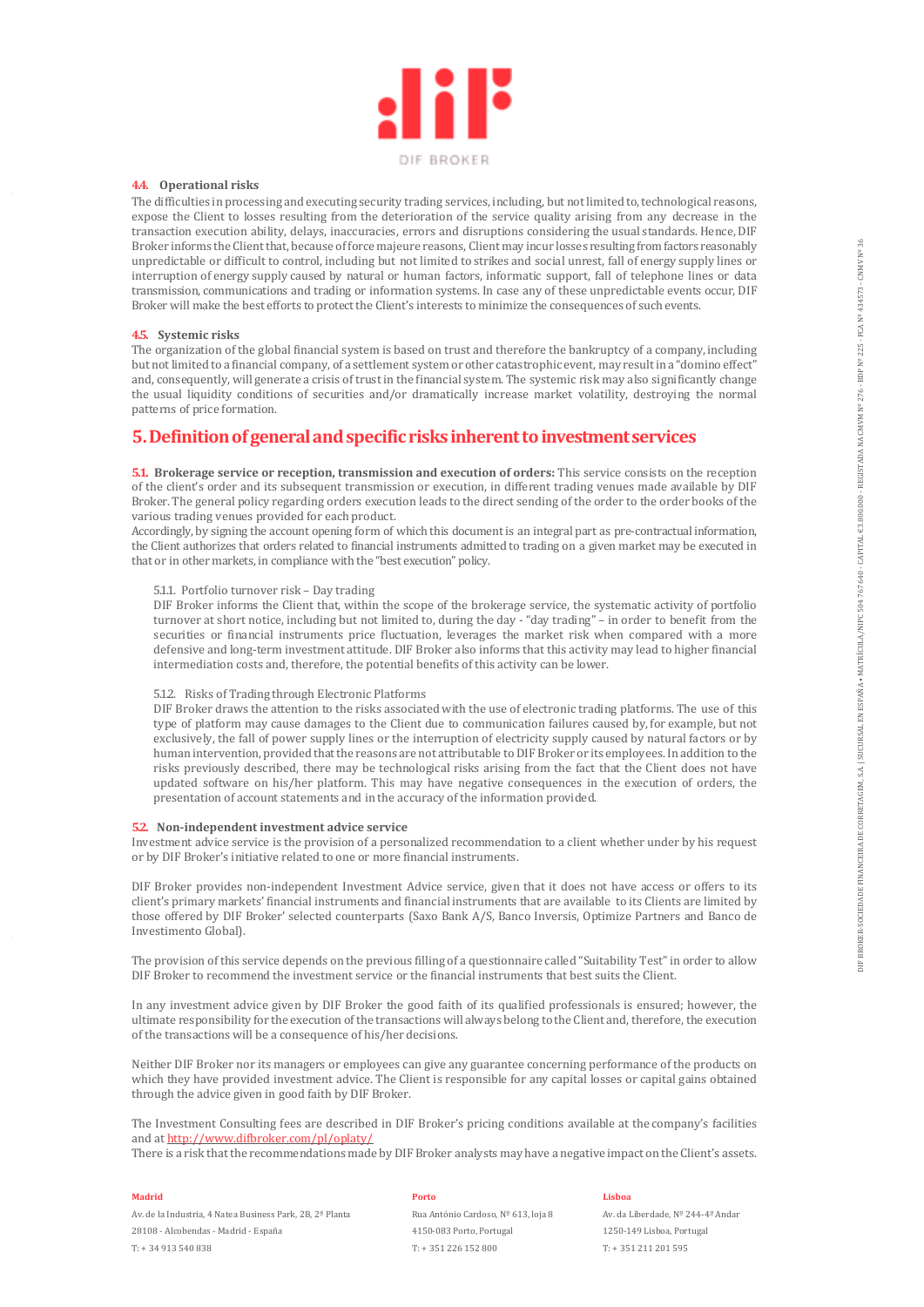

#### 5.2.1. Risks of Trading through Electronic Platforms

DIF Broker draws the attention to the risks associated with the use of electronic trading platforms. The use of this type of platform may cause damages to the Client due to communication failures caused by, for example, but not exclusively, the fall of power supply lines or the interruption of electricity supply caused by natural factors or by human intervention, provided that for reasons not attributable to DIF Broker or its employees. In addition to the risks previously described, there may be technological risks arising from the fact that the Client does not have the software on his/her platform updated. This may have negative consequences in the execution of orders, the presentation of account statements and in the accuracy of the information provided.

#### **5.3.** Discretionary Portfolio Management Service on behalf of third party

DIF Broker informs the Client that the portfolio management service that it provides consists on the management of the Client's financial assets, under a mandate granted for this purpose, on an individual and discretionary basis, whereby DIF Broker undertakes to carry out all actions aimed at increasing the value of the portfolio.

The management carried out by DIF Broker is characterized as a discretionary management, without any guarantee of capital or return, which depends on the previous completion of a questionnaire called "Suitability Test" in order to allow DIF Broker to manage the account according to the risk tolerance revealed by the Client.

To this extent, DIF Broker informs that the investment decisions will be taken by DIF Broker on behalf of the Client and, therefore, the Client may incur in losses arising from an increase of the associated risk, since the portfolio management service may involve the investment in shares, bonds, ETFs, units or other instruments traded on the spot market or on a regulated or unregulated market (OTC).

The Client has been informed, in particular, about the high degree of leverage of the derivative financial instruments, which can entail high gains or substantial losses, and such losses may exceed the entire initial capital.

Considering its specific features, the risks of this investment service are identified below:

#### 5.3.1. Capital Risk

The discretionary portfolio management service can provide zero or negative returns, as it involves derivative financial instruments, which allow the investor to leveraged exposure to the underlying assets; In certain situations, a lack of market liquidity may lead to a situation where it is not possible to close a position at the desired moment or, ultimately, it is only possible to close this position at a significant loss. In these cases, there is a risk that Stop orders will not be executed at desired price, which may generate differences in the expected result.

#### 5.3.2. Client Evaluation Risk

In the context of this investment service, the Client delegates the management of its financial assets to DIF Broker, which must therefore establish minimum criteria / requirements of a qualitative nature and risk management rules to be complied by the consultants in the exercise of their functions (e.g. degree of risk exposure, level of dispersion / diversification, capacity to absorb losses, among others). Those criteria/requirements work as parameters of the conditions for providing a service, which is intended to satisfy the interests and the actual needs of the Client, and which are defined considering the results of the Suitability Test. There is a risk that the criteria / requirements described above may not be met, due to anomalies at the time of the negotiation or due to the occurrence of extreme events, such as election results, monetary policy changes, technical failures, among others. relation of necessary the comparison and in the automay of the melometer provided.<br>
Constant Precision Kentuck State of the second of the propose constant of the comparison of the second of the<br>significant Precision Equiv

### **6. Definition and specific risks of financial instruments**

#### **6.1. Shares**

Shares represent the share capital of a company. Their remuneration is uncertain and consists in the payment of a dividend based on the company's profits. DIF Broker informs the Client that trading in shares exposes him/her to the following risks:

- **a)** Market risks, resulting from fluctuations in the respective prices and/or insufficient return on invested capital. The Client may perceive the risk level of each share by the range and systematic nature of prices fluctuations (volatility). The Client may lose his/her investment if the company goes bankrupt. The Client is also exposed to market risks arising from price fluctuations in the forex market when he/she trades in securities in a currency other than the base currency of his/her account.
- **b)** Liquidity risks. DIF Broker informs the Client that he/she may mitigate this risk by trading in shares that are included in relevant indexes or that are subject to liquidity contracts with market makers. Orders over shares are subject to the following rules:
	- i. To the trading venue with more liquidity regarding the respective share, in case there are several trading venues for the same share;
	- ii. Orders valid for more than one day to the European markets will be withdrawn at the end of the day and reintroduced in the respective order book at the opening of the market on the following day, thus determining

#### **Madrid**

Av. de la Industria, 4 Natea Business Park, 2B, 2ª Planta 28108 - Alcobendas - Madrid - España T: + 34 913 540 838

#### **Porto**

Rua António Cardoso, Nº 613, loja 8 4150-083 Porto, Portugal T: + 351 226 152 800

#### **Lisboa**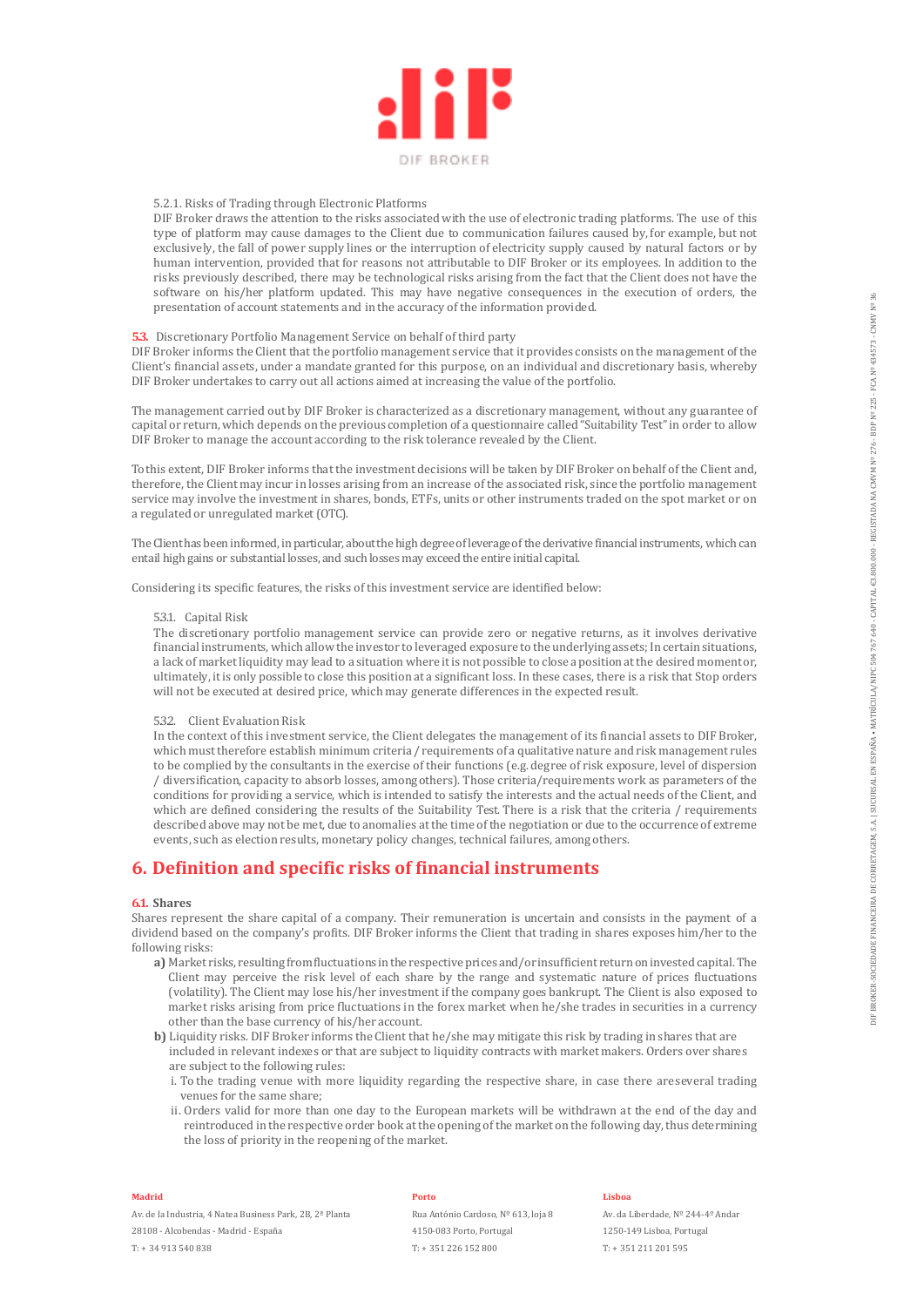

- iii. With the exception of NASDAQ, trading venues are regulated markets that use the central order book method, under the terms and conditions of each venue's regulations.
- iv.DIF Broker informs the Client that trading in shares is not exclusive to the venues provided; on certain circumstances, temporary or persistent, there could be more favourable trading conditions elsewhere. This risk is particularly higher if trading on NASDAQ because its pool organization favours trading asymmetries.
- v. DIF Broker informs the Client that on NASDAQ market, his/her orders are executed using DIF Freedom trading platform via Saxo Bank A/S, which in turn uses ECN and market makers.
- vi. DIF Broker informs the Client that he/she is subject to the risk described in sub-paragraph b) of paragraph 4.2., in accordance with the rules and conditions of the companies associated to each trading venue, hereinafter referred to as counterparty, as detailed on the following table:

| <b>Country of Origin</b>        | <b>Name of Trading Venue</b> | Counterparty  |
|---------------------------------|------------------------------|---------------|
| Germany                         | Deutsche Borse Gruppe, XETRA | Saxo Bank A/S |
| Spain                           | <b>SIBE</b>                  | Saxo Bank A/S |
| <b>United States of America</b> | NYSE y NASDAQ                | Saxo Bank A/S |
| Finland                         | Helsinki Stock Exchange      | Saxo Bank A/S |
| France                          | Euronext-Paris               | Saxo Bank A/S |
| <b>Netherlands</b>              | Euronext - Netherlands       | Saxo Bank A/S |
| Italy                           | Affari – Bolsa Italiana      | Saxo Bank A/S |
| Portugal                        | Euronext-Lisboa              | Saxo Bank A/S |
| United Kingdom                  | <b>SETS</b>                  | Saxo Bank A/S |
| Sweden                          | Stockholm Stock Exchange     | Saxo Bank A/S |
| Switzerland                     | SWX e Virt-X                 | Saxo Bank A/S |

#### **6.2. Bonds** (non-complex)

The Client's orders that do not specify the trading venue will be sent directly to the bond market. Hence, DIF Broker informs the Client that there may be other trading venues with more favourable conditions.

Bonds are securities representing the issuer's debt, usually with a pre-established maturity for capital repayment, which earn interest rate, with periodic payments or at the bond's maturity. Interest rate can be periodically indexed to a benchmark or can be fixed until the bond matures.

DIF Broker informs that when trading bonds the Client will be exposed to the following risks:

- **a)** Credit risks arising from the issuer's default in the payment of interest and/or capital. The Client may perceive the degree of bonds' credit risk through the credit ratings assigned by independent companies specialized in that service.
- **b)** Market risks on fixed interest rate bonds resulting from fluctuations in interest rates in the monetary markets. Bond price fluctuation can also result from changes in bond rating. The Client is also exposed to market risks arising from price fluctuations in the forex market whenever Client trades securities in a currency other than the base currency of the account.
- **c)** Liquidity risk due to difficulties in trading; bonds with liquidity contracts may reduce or dilute this type of risk.

**6.3. Structured Bonds** (complex): Security which combines a bond with a financial derivative instrument embedded in that bond, making the yield of that bond depend on the performance of another asset, instrument, financial contract or index which can boost or increase this income. The yield of the bond will depend, proportionally or not, on the variation of the value of the underlying asset or index.

The trading of structured bonds involves the following risks:

- **a)** Risk of total or partial loss of the invested capital in the event of early repayment or insolvency of the issuer, or loss of the asset in which the conversion takes place in the case of reverse convertibles;
- **b)** Risk of non-guaranteed remuneration;
- **c)** Risk of early repayment by the issuer;
- **d)** Liquidity risk, if there is no admission to market (regulated or not) or the liquidity in the market is reduced, for example due to the lack of a market maker or because there is no possibility of requesting early repayment at the option of the investor;
- **e)** Risk of conflicts of interest, including but not limited to, as a result of a coincidence or links between the issuer, the placement agent and the calculation agent;
- **f)** Legal risks (changes on the legal framework applicable to taxation or transfer, exercise of rights, etc.).

### **Madrid**

Av. de la Industria, 4 Natea Business Park, 2B, 2ª Planta 28108 - Alcobendas - Madrid - España T: + 34 913 540 838

#### **Porto**

Rua António Cardoso, Nº 613, loja 8 4150-083 Porto, Portugal T: + 351 226 152 800

#### **Lisboa**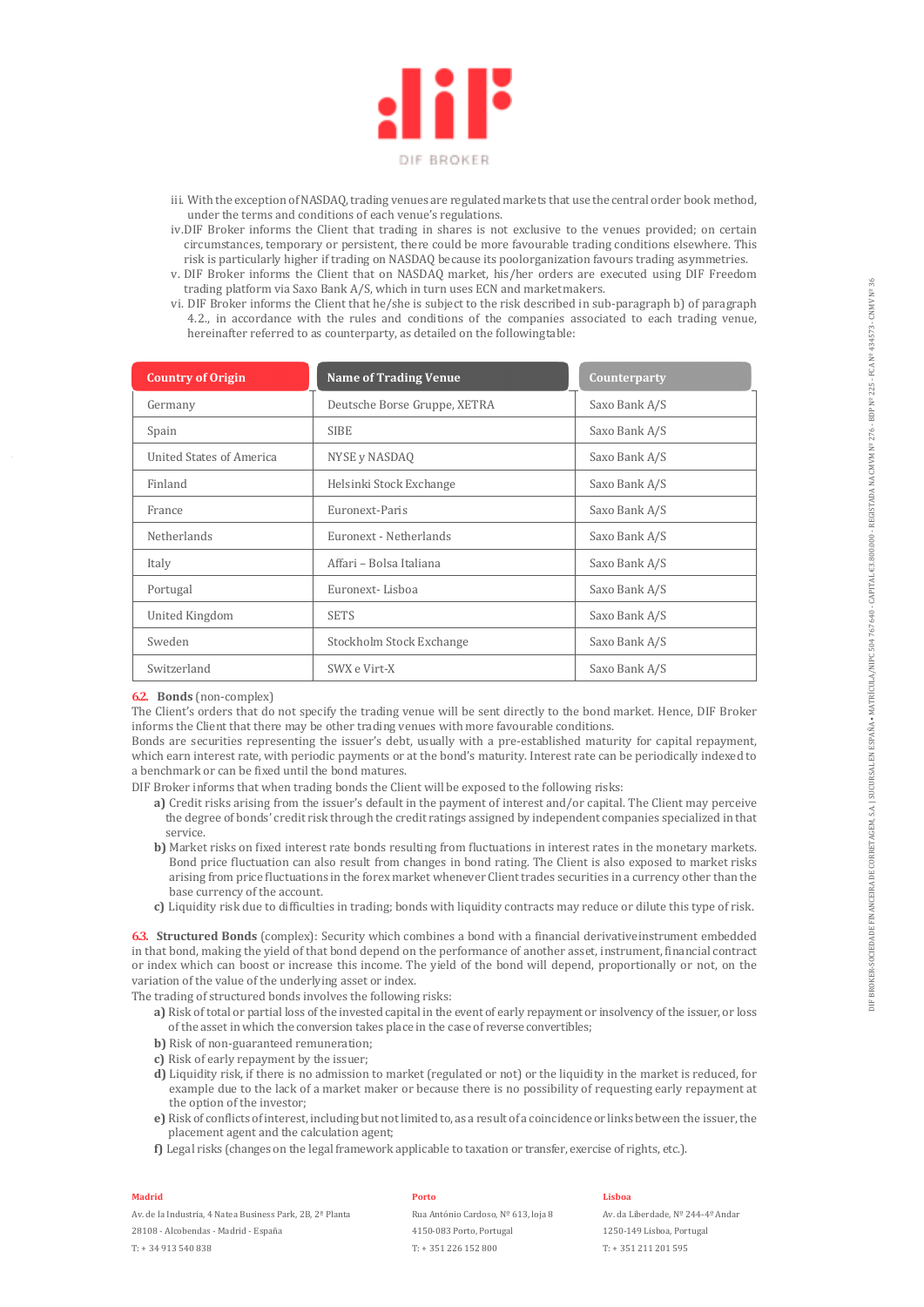

#### **6.4. ETF – Exchange Traded Funds** (non-complex)

ETFs are open-ended investment funds that are admitted to trading on a stock exchange and aim to obtain a performance which depends on the behaviour of a specific reference indicator (being it an index, an asset or an investment strategy). The performance of these funds is identical to the performance of the reference indicator only in certain contexts and on certain time horizons. Investing in an ETF does not guarantee the same performance as the reference indicator and is therefore exposed to trading risks of a share, as outlined in point 5.1. of this document.

#### **6.5. ETF – Exchange Traded Funds** (complex)

Exchange-traded Funds (ETFs) are opened investment funds admitted to trading on a stock exchange and whose main purpose is to achieve a performance related to a specific reference indicator, regardless of being an index, a market segment, an asset, a financial instrument or an investment strategy, in the case of "Actively managed" ETFs.

The underlying assets of the reference indicator are multiple and allow exposure to different types of risk, such as financial instruments (shares / bonds), financial derivative instruments, exchange rates, commodities, including precious stones, cereals, oil, among others.

Complex ETFs, because they target more complex strategies when compared to simple ETFs, involve broader financial and non-financial risks that can be identified in the respective prospectuses and are, as a rule, the following:

- **a)** Market risk of the assets that compose the reference indicator. The value of these assets may decrease causing the change of the reference indicator and the loss of the invested capital;
- **b)** Risk related to constraints inherent to the replication of the reference indicator or respective multiple (existence of "tracking error");
- **c)** Liquidity risk, whether related to the trading of the shares in the stock exchange or to the assets comprised in the portfolio of the ETF.

In the case of "Leverage ETF" or "Inverse ETF", there are also the following risks:

- **a)** Risk of leverage, which is related to the increase of the level of loss (or gain) against the performance of the reference indicator;
- **b)** Risk of divergence (the greater the volatility of the respective underlying asset the greater the divergence) from its behaviour in relation to the behaviour of the reference indicator when the time horizon of comparison is greater than one day, considering its structuring in order to replicate the daily profitability of the positive or negative multiple of the reference indicator;
- **c)** Risk of conflicts of interest as a result of the coincidence or links between the various entities involved in the product design (ex: managing entity and issuer of the assets that compose the portfolio of the fund) and the respective placement agent;
- **d)** Legal risks (changes on the legal framework applicable to taxation or transfer, exercise of rights, etc.).

DIF Broker currently only provides complex ETFs on its trading platform and has developed the "KID" - Key Information Document, which are available on its website.

#### **6.6. Futures**

The Future contract is a standardized and reversible contract for the purchase and sale of a given quantity and quality of an asset (financial or otherwise), at a specific future date, against a price determined now. Under a future contract, the buyer is bound to pay the agreed price and the seller is bound to deliver the asset under the agreed conditions. Future contracts may be the subject to a physical settlement (if the seller delivers the sold assets) or financial settlement (if there is no physical delivery of the assets but only a set-off considering the market price of the asset on the settlement date). Future contracts allow either party to reverse its contractual position by taking an opposite position to the initial one.

The risks associated with the negotiation of future contracts are:

- **a)** Market risks arising from fluctuations in the market value of an asset or group of underlying assets (shares, indexes) and their impact on the value of the Client's portfolio.
- **b)** Capital risk. Investment in future contracts carries the risk that the amount of capital to be received may be lower than the invested capital, with the possibility of incurring in a loss greater than the invested capital. Future contracts are leveraged derivative financial instruments, allowing the investor a leveraged exposure to the underlying assets concerned.
- **c)** Credit risk. Investment in Future contracts entails credit risk of:
	- DIF Broker, arising from the possibility of default of the obligations arising from its intermediation (brokerage) activity, in case of bankruptcy or insolvency;
	- Saxo Bank A/S, which acts as counterpart of DIF Broker, regarding amounts that the investor is entitled to receive, when his/her position in Futures is closed with gain or loss, in the event of bankruptcy or insolvency.
- **d)** Liquidity risks. In certain situations, due to lack of market liquidity, it may not be possible to close a position at the desired moment or it may only be possible to close it at a significant loss. In these cases, there is a risk that Stop orders will not be executed at desired price, which may generate differences in the expected result.

#### **Madrid**

Av. de la Industria, 4 Natea Business Park, 2B, 2ª Planta 28108 - Alcobendas - Madrid - España T: + 34 913 540 838

#### **Porto**

Rua António Cardoso, Nº 613, loja 8 4150-083 Porto, Portugal T: + 351 226 152 800

#### **Lisboa**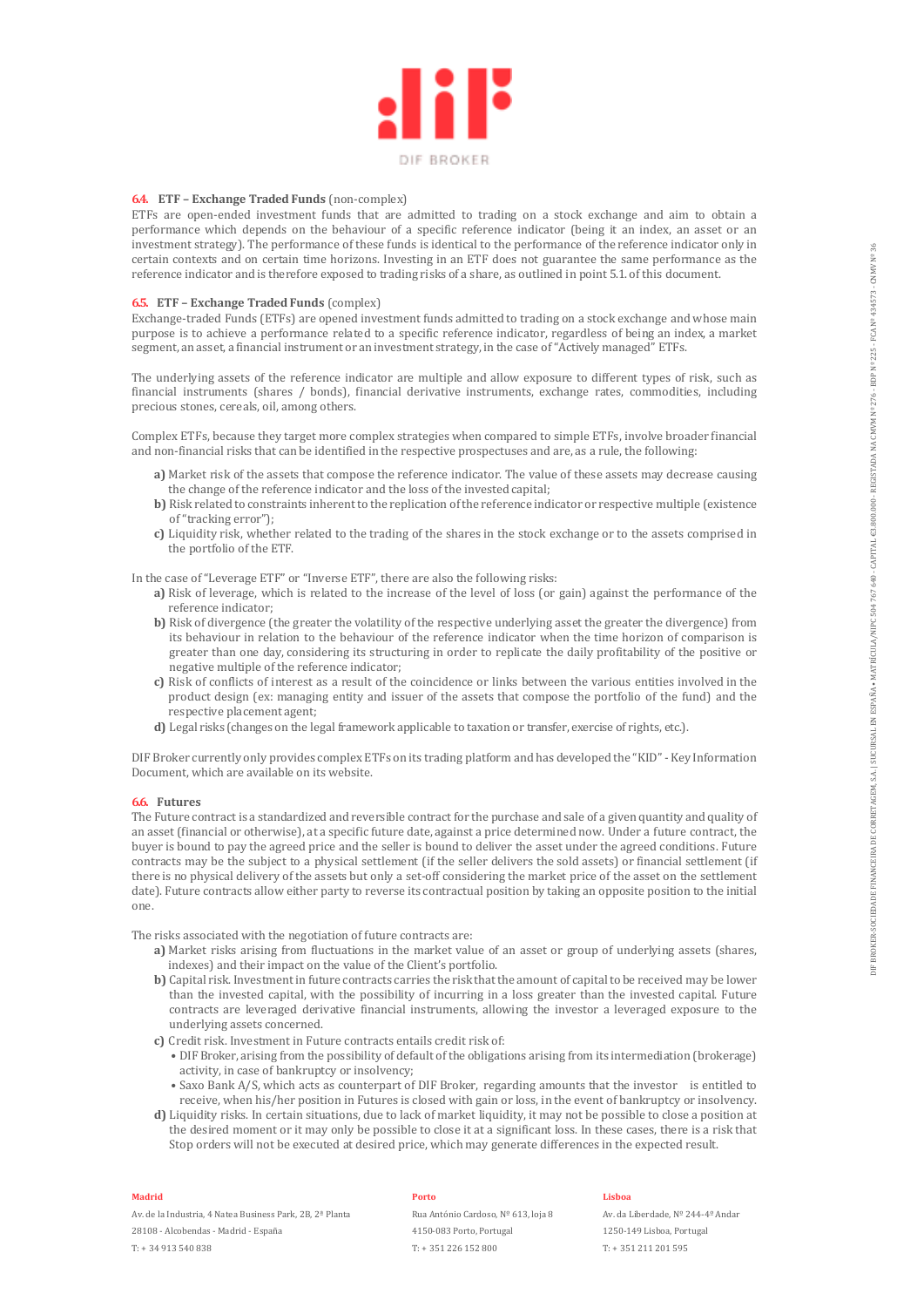

DIF Broker informs the Client that the way to mitigate this risk is by trading in futures that are object of liquidity contracts with market makers as well as through the negotiation of future contracts of reference indicators characterized by higher liquidity.

DIF Broker informs the Client that it executes the orders in the following future markets:

| <b>Country of origin</b> | <b>Name of Trading Venue</b>     | Counterparty  |
|--------------------------|----------------------------------|---------------|
| Australia                | Sydney Futures Exchange          | Saxo Bank A/S |
| Canada                   | Bourse de Montreal               | Saxo Bank A/S |
| United States of America | CBOT, CFE CME, COMEX, ICE, NYMEX | Saxo Bank A/S |
| Hong Kong                | Hong Kong Exchanges              | Saxo Bank A/S |

#### **6.7. Contracts for Difference - CFD**

CFD are financial derivative instruments traded on an OTC or non-regulated market that allow investors to use financial leverage to hedge or speculate over the price of an underlying asset.

The underlying assets of the CFD may include many different stocks, stock market indices, exchange traded funds, commodity futures (eg oil, gold, silver), bond futures and foreign exchange futures.

CFD are the subject of an exclusively financial settlement which is calculated by the difference between the initial price (opening of the position) and the final price (closing of the position), multiplied by the number of units traded and therefore no delivery / receipt of underlying asset.

The price of CFD of shares, indexes or other financial instruments, shall consider the effect of the corporate events associated with underlying asset, such as dividends, capital increases or decreases, stock splits and reverse stock splits. For example, in the case of dividend distribution, the investor with a long position will be credited by the amount corresponding to the net dividend. The investor with a short position will be debited by the amount corresponding to the gross dividend. Other events, such as increases or decreases in capital, stock splits and reverse stock splits, will also have an impact on the investor's account as described in this document.

In the case of an index constituent share dividend distribution, there will be an adjustment to the investor's account in the same proportion of the security in the index, except where the CFD itself adjusts the payment of dividends, such as on Total Indices Return.

CFD do not give the investor corporate rights over the issuer of the shares that serve as the underlying asset. Therefore, investors cannot participate and vote in the deliberations at a general meeting of shareholders, exercise the right of potential divestment, benefit from the right of potestative acquisition, among others.

Given that CFD is a product that uses financial leverage, maintaining positions beyond the day itself will result in the payment or receipt of interest depending on the type of transaction (long or short) and the spread applied. Interest is calculated daily between the opening day and the closing date of the trade and are debited monthly.

If the transactions are closed on the same day (day-trade), there will be no interest payment or charge. Customer's orders are always settled according to the FIFO ("First In First Out") criteria, unless the Customer enters conditional related orders in his account or sub-account, subject to the charge of a roll-over cost, or a cost of financing, depending on the financial derivative product that has been traded.

Opening of a position implies that the investor has always and previously available the necessary margin. When a position is opened, the investor will no longer have available the amount relating to the margin, which corresponds to a percentage of the trade value.

Although these financial products made available are similar to those traded in regulated markets, DIF Broker informs that CFD trading is subject to the exclusive rules of Saxo Bank A/S A / S (www.saxobank. com), when using DIF Freedom platform, and is considered, for its due purposes, as trading outside regulated markets.

The main risks associated with trading in CFD are:

- **a)** Market Risk: consist of the total or partial loss of the invested capital if, in a CFD with long (short) position, the value of the underlying decreases (increases) in relation to the value by which it was acquired. In that situation the buyer will have to pay to the seller the difference between these two prices, thus not recovering the invested capital:
- **b)** Risk of lack of remuneration and of losses higher than the amount invested: If the price fluctuation of the underlying asset is sufficiently sharp, the amount of the loss may exceed the amount of the margin, in which case the loss may exceed the amount initially invested. In this case the investor may be required to pay an additional margin, and, under certain circumstances, Client's positions may be compulsorily closed, and the loss may be greater than the total amount initially invested, even if the investor's expectations are subsequently reached;

#### **Madrid**

Av. de la Industria, 4 Natea Business Park, 2B, 2ª Planta 28108 - Alcobendas - Madrid - España T: + 34 913 540 838

#### **Porto**

Rua António Cardoso, Nº 613, loja 8 4150-083 Porto, Portugal T: + 351 226 152 800

#### **Lisboa**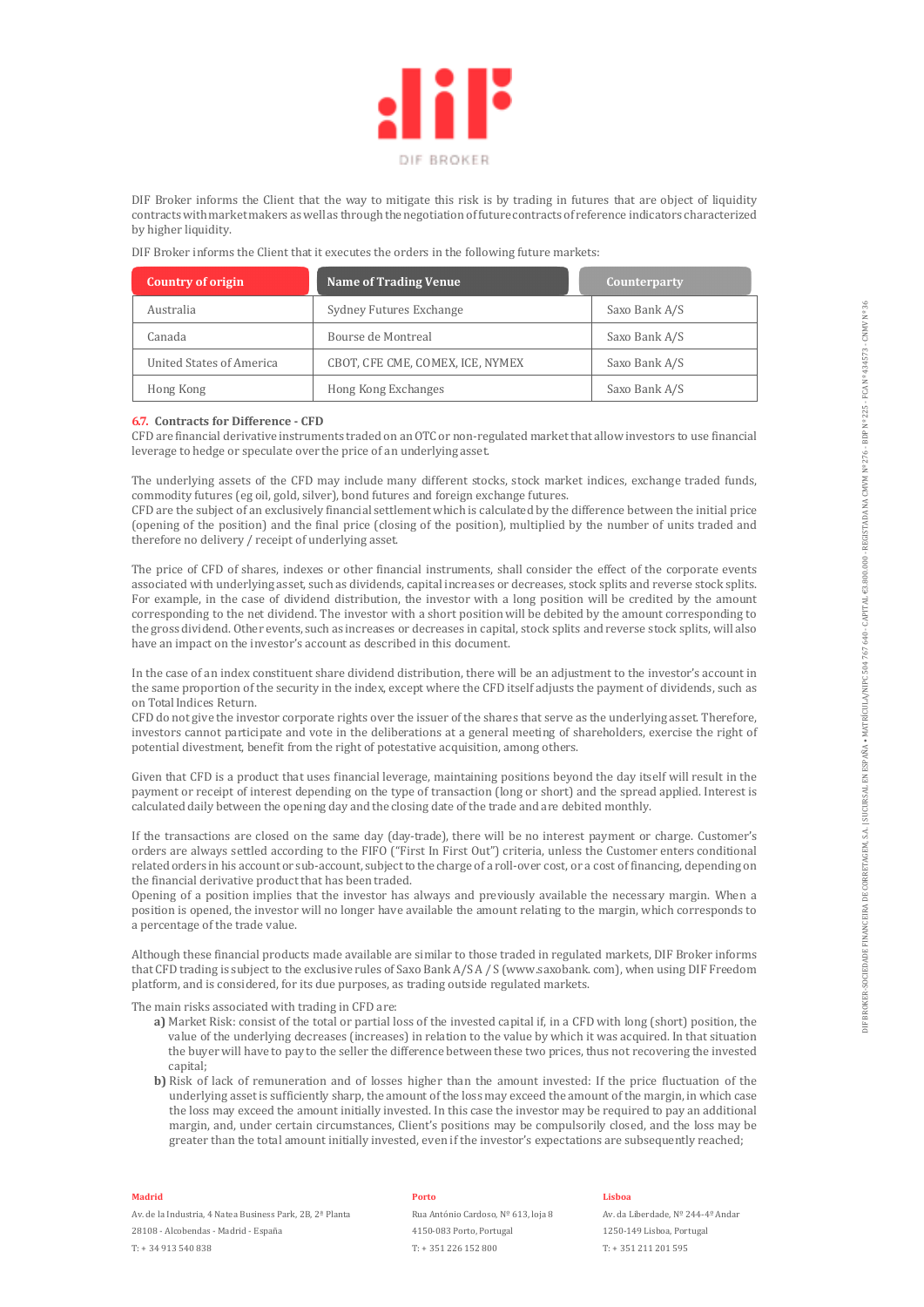

- **c)** Counterparty risk: typical risk of derivative financial instruments traded over the counter and associated with the solvency of the counterparty in a contract. In CFDs, if the counterparty to the contract defaults its financial obligations, the CFDs may lose their value, even if the price fluctuation of the underlying asset is favourable;
- **d)** Legal risks, which mainly include changes on the legal framework applicable to taxation, transfer, exercise of rights, etc.;
- **e)** Technical risks which include, for example, not having access to information about CFD prices following technical problems in the trading platform normally made available by the counterparty.

#### **6.8. Forex Forward Contract**

The "Forex Forward" contract differs from the "Forex spot" because it has a specific and future maturity date, converting into a "Forex Spot" on maturity date.

The required margins are variable depending on the Forex pair and vary considering factors such as volatility and liquidity and can be consulted under "Conditions" » "Forex Margin Conditions". Forex are currency derivatives (cross), and the investor is remunerated in accordance with the valuation differences of the currencies invested. In these products, the investment may be leveraged, and the chances of gains and losses can therefore be multiplied.

The main risks associated with forward contracts are:

- **a)** Risk of total or partial loss of the invested capital;
- **b)** Non-guaranteed returns;
- **c)** Exchange rate risk;
- **d)** Risk of misunderstanding the product risks, including but not limited to, the risk of misunderstanding the scenarios of loss of the invested capital;
- **e)** Legal risks (changes on the legal framework applicable to taxation, transfer, exercise of rights, etc.).

#### **6.9. Investment fund units**

Units in investment funds are characterized, from a legal perspective, as non-complex financial instruments. Despite their nature, these financial instruments are not risk-free and can therefore generate losses of the invested capital. The risks of trading in investment fund units are explained in the prospectuses of the respective funds, where you can learn more about any restrictions on redemptions.

#### **6.10. Capital guaranteed structured products**

These financial instruments are complex products but are aimed to protect capital. Therefore, the Client is exposed to market risks, when the return is lower than expected, and to credit risks as a result of issuer's default of its obligations, particularly when the issuer is not a financial institution. DIF Broker does not provide this type of financial instruments to its Clients.

#### **6.11. Structured products without protected capital**

DIF Broker informs the Client that any structured product, which does not include capital guarantee clauses, falls under this section given the complexity in assessing the risks involved.

#### **6.12. Options**

Vanilla Options over Financial Instruments are complex financial products traded in OTC markets and regulated markets whereby a buyer/seller acquires the right (but not the obligation) to execute a purchase or sale operation over a financial instrument, at a certain price (Exercise Price), on a certain date (Expiration Date), against the payment/receipt of a premium. The asymmetry of rights and obligations between seller and buyer is remunerated through the payment of a price (premium) by the buyer to the seller. The right may be exercised exclusively at the expiration date (European style options) or in any time before the expiration date (American style options). Options may be subject to physical settlement (if the seller delivers the sold assets) or to financial settlement (if there is no physical delivery of the assets, but only a set-off based on the market price of the asset on the liquidation date). Option contracts allow either party to reverse its contractual position by taking an opposite position to the initial one.

Options underlying assets may include: shares, indexes, currencies, futures, treasury bonds, ETFs, commodities and other financial instruments traded in regulated and non-regulated markets.

DIF Broker informs the Client that trading in options in OTC market is subject to the exclusive rules of Saxo Bank A/S (website: www.saxobank.com) whenever the Client uses DIF Freedom platform. The risks associated with trading in options are:

- **a)** Risk of total or partial loss of the invested capital;
- **b)** Non-guaranteed returns;
- **c)** Exchange rate risk;
- **d)** Risk of misunderstanding the product risks, including but not limited to, the risk of misunderstanding the scenarios of loss of the invested capital which may be as follows:

#### **Madrid**

Av. de la Industria, 4 Natea Business Park, 2B, 2ª Planta 28108 - Alcobendas - Madrid - España T: + 34 913 540 838

#### **Porto**

Rua António Cardoso, Nº 613, loja 8 4150-083 Porto, Portugal T: + 351 226 152 800

#### **Lisboa**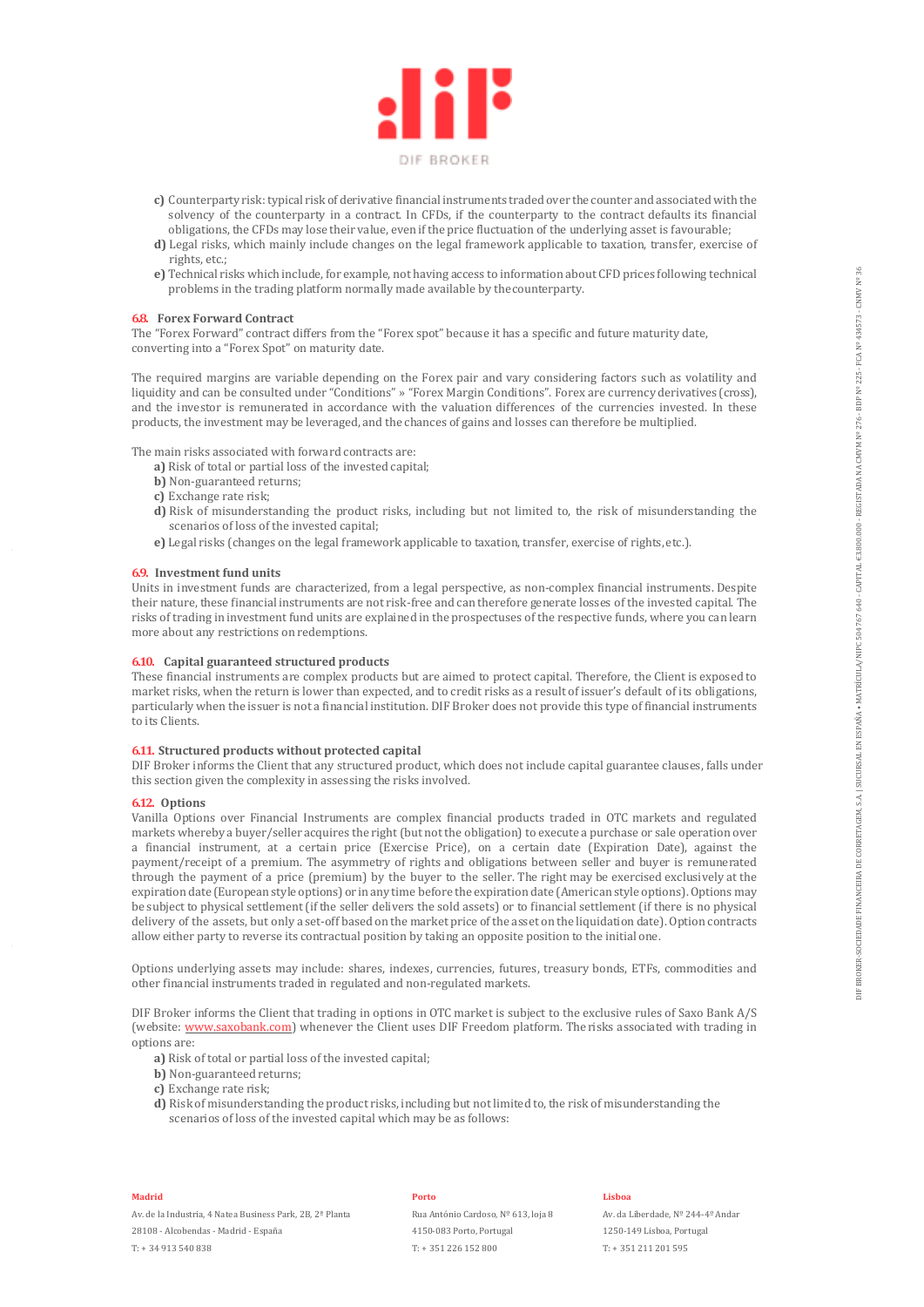

- The worst possible outcome for the buyer of an Option is the loss of the amount paid, corresponding to 100% of the Option premium, at the time of purchase, without further exercise of the Option. The worst possible outcome for the seller of an Option is the unlimited loss equal to the difference between the price of the underlying asset at the exercise date of the Option and the exercise price, if unfavourable, and if the buyer exercises the Option.
- The best possible outcome for the purchaser of an Option is an unlimited gain equal to the difference between the price of the underlying asset at the exercise date of the Option and the exercise price, if favourable, and in case of exercise of the Option.
- The best possible outcome for the seller of an Option is the receipt of a limited gain (Option premium), followed by a non-exercise of the Option by the buyer, in which case the seller will not have to pay any amount to the purchaser of the Option.

# **7. Costs and associated fees**

the Company will charge, for pursuing its activity and for the provision of investment and / or auxiliary services, fees and commissions as established in its Pricing table of Commissions & Fees.

The fees and commissions depicted in the Pricing table do represent the maximum amount of fees and commissions, as duly registered and authorized by CMVM, notwithstanding that the effectively charged amounts to the clients for the provision of the referred services may be lower than amounts depicted in the Pricing table.

The Pricing table is available on the institutional website of the Company, by accessing the link http:// www.dibroker.com/pl/oplaty/, as well as at the company's premises.

In case any changes are made to the applicable fees and commissions, the Company will expressly communicate it, in writing, to its clients or notified through any of the periodic communications sent to them.

# **8. FATCA**

FATCA or Foreign Account Tax Compliance Act was approved on 18 March 2010 and currently is included in Chapter 4 of the Internal Revenue Code in force in the United States of America. The main purpose of this legal instrument is to strengthen the prevention and fight against tax evasion of non-exempt US taxable persons, concerning the income earned and the financial assets held by such person outside the territory of the United States of America.

For this purpose, FATCA demands that Foreign Financial Institutions (FFI), such as DIF Broker, assume a formal commitment before the Internal Revenue Service (IRS) in order to proceed with the identification and the annual report of all the accounts owned by US Persons. The main concepts to be considered under FATCA legislation will be described below.

#### **8.1. Foreign Financial Institution** (FFI)

- A Foreign Financial Institution (FFI) consists of any non-US financial entity that:
	- **a)** accepts deposits in the ordinary course of its activity or other similar services;
	- **b)** holds, as a substantial part of its activity (more than 20%), financial assets on behalf of a third party;
	- **c)** meets the requirements set out in points i, ii or iii:
		- i. Its main activity (more than 50%) includes at least one of the following activities, for (or for the account of) clients:
			- 1. Trading on money-market instruments (checks, cash, deposit certificates, derivatives, etc.), foreign currencies, exchange rates, interest rates, indexed instruments, transferable certificates or commodities);
			- 2. Management of portfolios of natural or legal persons; or
			- 3. Investment, administration or management of funds, cash or financial assets for the account of a third party.
		- ii. Its gross income (more than 50%) arises mainly from investment, reinvestment or trading of financial assets and is managed by one of the entities mentioned above;
		- iii. Is incorporated (or is presented) as a collective investment undertaking, mutual fund, exchange traded fund, private equity fund, hedge fund, leveraged buyout fund, venture capital fund or other similar investment vehicle whose purpose is to invest, reinvest or trade financial assets; or
	- **d)** is an insurance company (or a holding company of a group that includes an insurance company) that provides life insurance, with cash value policies or annuities.

#### **8.2. U.S. Person**

For the purposes of FATCA legislation, clients who meet one of the following criteria will be considered a U.S. person:

- **·** US citizenship, including holders of dual nationality, even if they live outside the USA;
- **·** Residence in the USA\*;
- **·** Place of birth in the USA, unless he/she has renounced to US citizenship;
- **·** Company or partnership incorporated or organized in the United States of America or under US law or the US federal states law;

#### **Madrid**

Av. de la Industria, 4 Natea Business Park, 2B, 2ª Planta

28108 - Alcobendas - Madrid - España

T: + 34 913 540 838

#### **Porto**

Rua António Cardoso, Nº 613, loja 8 4150-083 Porto, Portugal T: + 351 226 152 800

#### **Lisboa**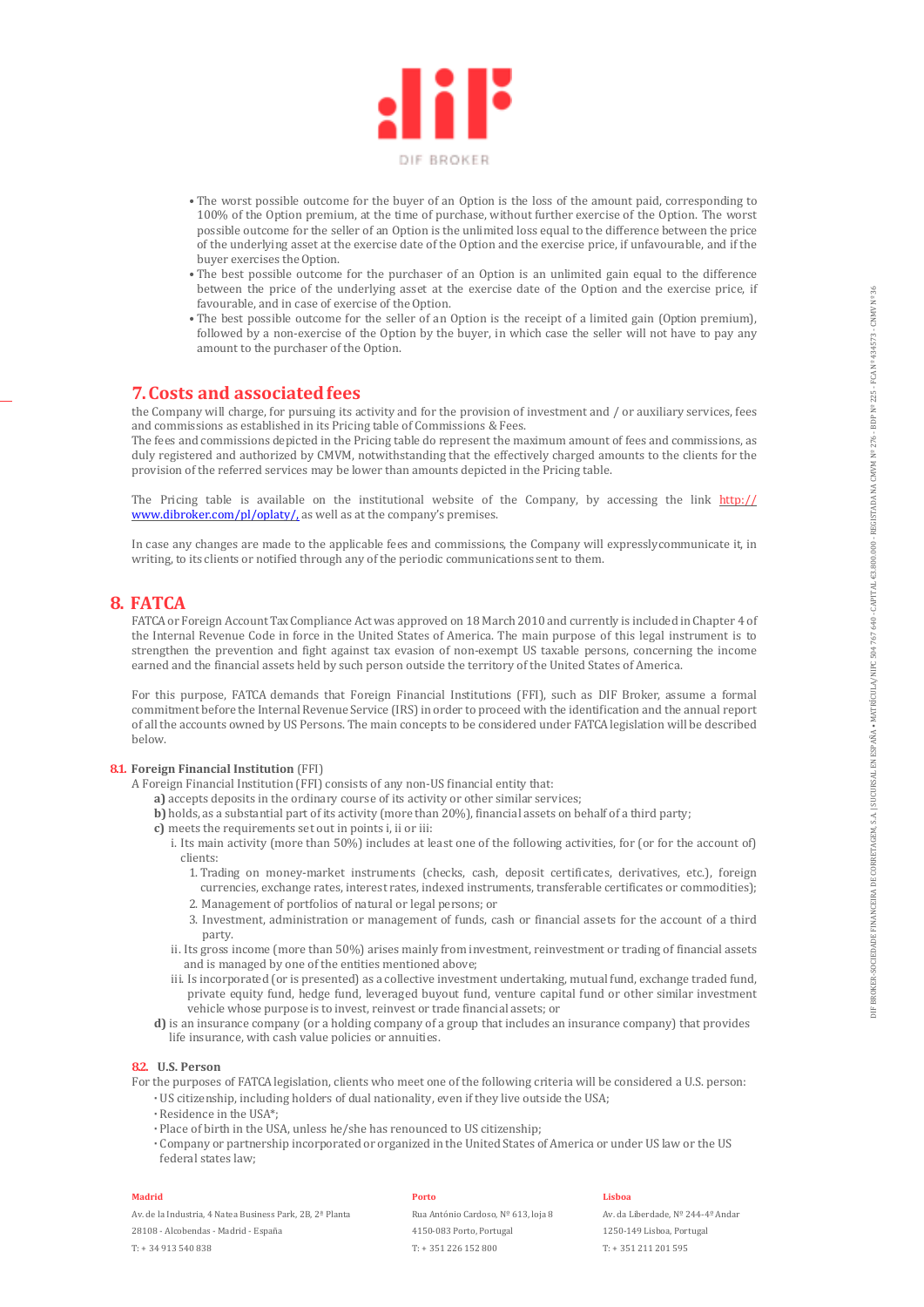

- **·** Any inheritance, whenever the deceased is a citizen or resident in the United States of America. **·** Any trust in so far as:
	- i. An American court has jurisdiction, under the applicable law, to render decisions or judgments that, in substance, relate to all matters regarding the trust management; and
	- ii. One or more US Persons have sufficient power to control all substantive decisions taken within the scope of the trust activity.

\* Natural persons with permanent residency in the USA, green card holders and natural persons who meet two cumulative requirements are<br>considered as residents in the USA. For this purpose, it should be noted that any natur 31 days in the current calendar year and who was present in the USA for at least 183 days in the period including the current calendar year and the<br>two immediately preceding years will also be considered a resident in the considered the total number of days the natural person was present in the USA in the current calendar year, 1/3 of the total number of days of presence<br>in the USA in the previous year and 1/6 of the total number of days of Natural Person A, Portuguese citizen, was physically present in the USA for 145 days in 2016, 79 days in 2015 and 96 days in 2014. When counting<br>the days on which the natural person A was present in the USA, we will conclu

**It should be noted that the abovementioned USA presence periods refer to days of presence, regardless of being consecutive days or not.**

### **8.3. Active Non-Financial Foreign Entity** (Active NFFE)

For the purposes of FATCA legislation, the term Active NFFE refers to any company which meets the following criteria: **·** Has not been incorporated or organized under US law or under any US federal states law;

- **·** Does not fall under the concept of financial institution; and
- **·** The percentage of passive income over the total gross income produced in the previous tax year has been less than 50% and the percentage resulting from the weighted average of assets which produced or are held for the production of passive income is also less than 50%.

#### **8.4. Passive Income**

For the purposes of FATCA legislation, the term Passive Income covers:

**·** Dividends;

- **·** Interest, including income equivalent to interest and certain income arising from investments made under insurance contracts;
- **·** Certain rents and royalties, except those derived from transactions carried out in the ordinary course of its business;
- **·** Annuities;
- **·** Net gains from transactions, including forward contracts and similar transactions associated with certain types of commodity transactions;
- **·** Certain income arising from foreign currency exchange transactions;
- **·** Net gains from swap contracts;
- **·** Amounts received under certain insurance contracts or amounts received by an insurance company in connection with its reserves for insurance contracts and annuity contracts; and
- **·** Net gains derived from the sale of assets that originate any type of income specified above.

#### 8.4.1. Passive Income exclusions

- For the purposes of FATCA legislation, the Passive Income concept does not include:
	- **·** Any income from interest, dividends, rents or royalties which is earned or accrued to the extent that the amount is properly allocated to the income of that person which does not constitute, under FATCA legislation, passive income;
	- **·** Income generated by certain intermediary companies in transaction over commodities and securities in the ordinary course of business.

#### **8.5.** Passive Non-Financial Foreign Entity (Passive NFFE)

Usually, the concept of Passive NFFE includes, under FATCA legislation, the set of NFFE that do not meet the necessary criteria for a foreign company to be considered an Active NFFE. On the one hand, these entities do not carry out typical activities of financial institutions, which is why they are not treated as FFI. On the other hand, they do not fall under the Active NFFE concept, because the percentage of passive income over the gross income earned in the previous tax year was not less than 50% or the percentage resulting from the weighted average of assets which produced or are held for the production of passive income is not less than 50%.

#### **8.6. Substantial US owners**

Under FATCA legislation, this concept covers natural persons who hold a shareholding of not less than 10% of a non-American company.

#### **8.7. Forms required under FATCA Legislation** (W-9, W-8BEN, W-8BEN E)

If there is any evidence that a specific Client may fall under the US Person classification, he/she must, depending on the circumstances, fill in one of the following forms:

**8.7.1. Form W-9** - This is one of the forms made available by the Internal Revenue Service (IRS) of the United States and must be filled by clients who, under FATCA legislation, are a US Person. This form is intended to certify the name and the American address and tax identification number of those clients.

#### **Madrid**

Av. de la Industria, 4 Natea Business Park, 2B, 2ª Planta 28108 - Alcobendas - Madrid - España T: + 34 913 540 838

#### **Porto**

Rua António Cardoso, Nº 613, loja 8 4150-083 Porto, Portugal T: + 351 226 152 800

#### **Lisboa**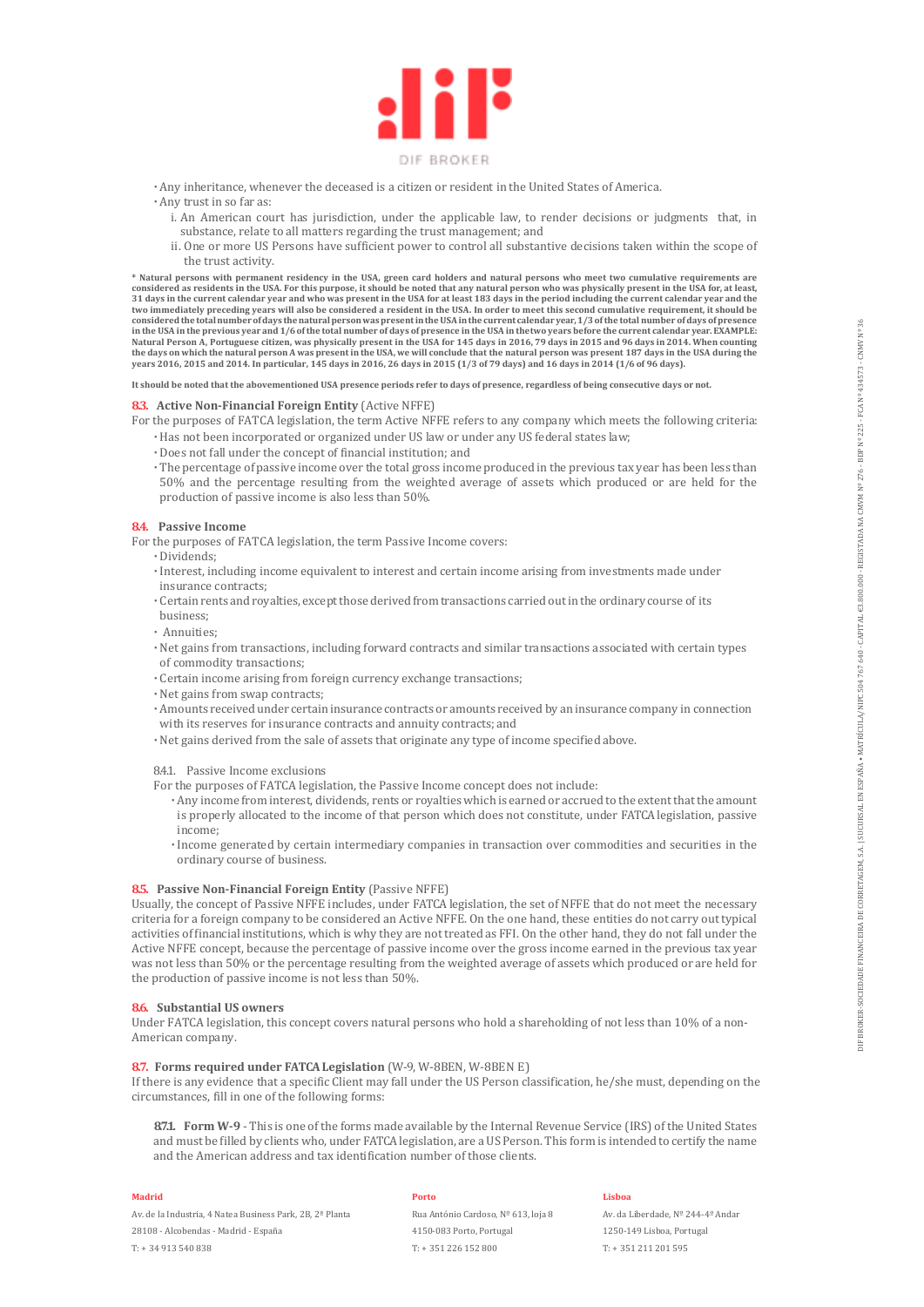

**8.7.2. Form W-8BEN** - This is one of the forms made available by the Internal Revenue Service (IRS) and must be filled by clients who are natural persons and who do not fall, pursuant to FATCA legislation, under the concept of US Person. These clients should fill the form in order to ensure a reduction of the withholding tax applied to payments or income originated in, or connected with, the USA. The withhold tax applied in this situation will be less than 30%. **8.7.3. Form W-8BEN E** - This is one of the forms made available by the Internal Revenue Service (IRS) and must be filled by clients who are legal persons and which, pursuant to FATCA legislation, do not fall under the concept of US Person. Active NFFE should fill in this form to ensure a reduction of withholding tax on payments or income originated in the USA. The withhold tax applied in these situations will be less than 30%. Passive NFFE should also fill in this form, as they will only benefit from a similar reduction of withholding tax rate if, when filling this form, they ensure that there are no Substantial US owners in their corporate structure or, alternatively, if they identify the name and American address and tax identification number (TIN) of the Substantial US owners present in their corporate structure.

# **9. Common Reporting Standard (CRS)**

The Common Reporting Standard consists in a model developed with the aim to set "standard" rules for the automatic and global exchange of information in tax matters.

This model, which was proposed and approved by the Organization for Economic Cooperation and Development (OECD), was implemented through several multilateral international agreements. Portugal is in the list of States that subscribed the Common Reporting Standard. The European Union, through the publication of the European Council Directive no. 2014/10/EU, also subscribed the Common Reporting Standard. Therefore, it has become essential, in the scope of European Union Law rules, to implement this model in the several Member States, which, naturally, includes Portugal. The legal framework governing the Common Reporting Standard in Portugal was approved by Law nº 64/2016, of 11 October.

The Common Reporting Standard constitutes a mechanism to prevent cross-border tax fraud and evasion and is primarily concerned with assets, investment income, as well as income from other sources, which are obtained outside the jurisdiction of residence for tax purposes of the Client.

#### **9.1. What are the main obligations arising from the Common Reporting Standard for DIF Broker?**

As a reporting financial institution, DIF Broker is obliged, as from 2017, to report to the Tax Authority certain accounts, treated as reportable accounts, which will be reported by the Tax Authority to the respective counterparty that performs similar functions in the jurisdiction of the tax residency of the Client.

### **9.2. What types of accounts should be reported by DIF Broker to the Tax Authority?**

Pursuant to the Common Reporting Standard, and with respect to natural persons, DIF Broker must report to the Tax Authority two types of accounts: lower value accounts and high value accounts.

The lower-value accounts are a set of accounts maintained by the reporting financial institution as of 31 December

2015, whose aggregate balance or value at that date was not higher than USD1,000,000. High value accounts are a set of accounts maintained by the reporting financial institution as of 31 December 2015, whose aggregate balance or value at that date was higher than USD1,000,000.

With respect to financial accounts held by legal persons, the above distinction is not applicable, and any accounts maintained by the reporting financial institution as of 31 December 2015, whose aggregate balance or value was higher than USD250,000, will be treated as reportable accounts.

### **9.3. Which information should be reported by DIF Broker to the Tax Authority regarding accounts identified as reportable accounts?**

Pursuant to the Common Reporting Standard, the reporting financial institutions, which includes DIF Broker, must report to the Tax Authority, for each reportable account, the following information:

The name, address, Member State(s) of residence, tax identification number(s) and, in the case of a natural person, the date and place of birth of each reportable person who holds the account;

In case the account holder is a legal person and it can be concluded, after the required due diligence process, that it is controlled by one or more reportable persons, DIF Broker must notify the Tax Authority: name, address, Member State(s) and, if applicable, other jurisdiction(s) of residence and tax identification number(s) of the entity and the name, address, Member State(s) or jurisdiction(s) of residence, tax identification number(s) and date and place of birth of each reportable person;

The account number or, in its absence, the functional equivalent;

The name and, if available, the identifying number of the reporting financial institution;

The balance or value of the account or, if the account was closed during that year, its closure;

The total gross amount of interest paid or credited to the account during the relevant calendar year.

# **10. Ultimate beneficial owner**

#### **Madrid**

Av. de la Industria, 4 Natea Business Park, 2B, 2ª Planta 28108 - Alcobendas - Madrid - España T: + 34 913 540 838

#### **Porto**

Rua António Cardoso, Nº 613, loja 8 4150-083 Porto, Portugal T: + 351 226 152 800

#### **Lisboa**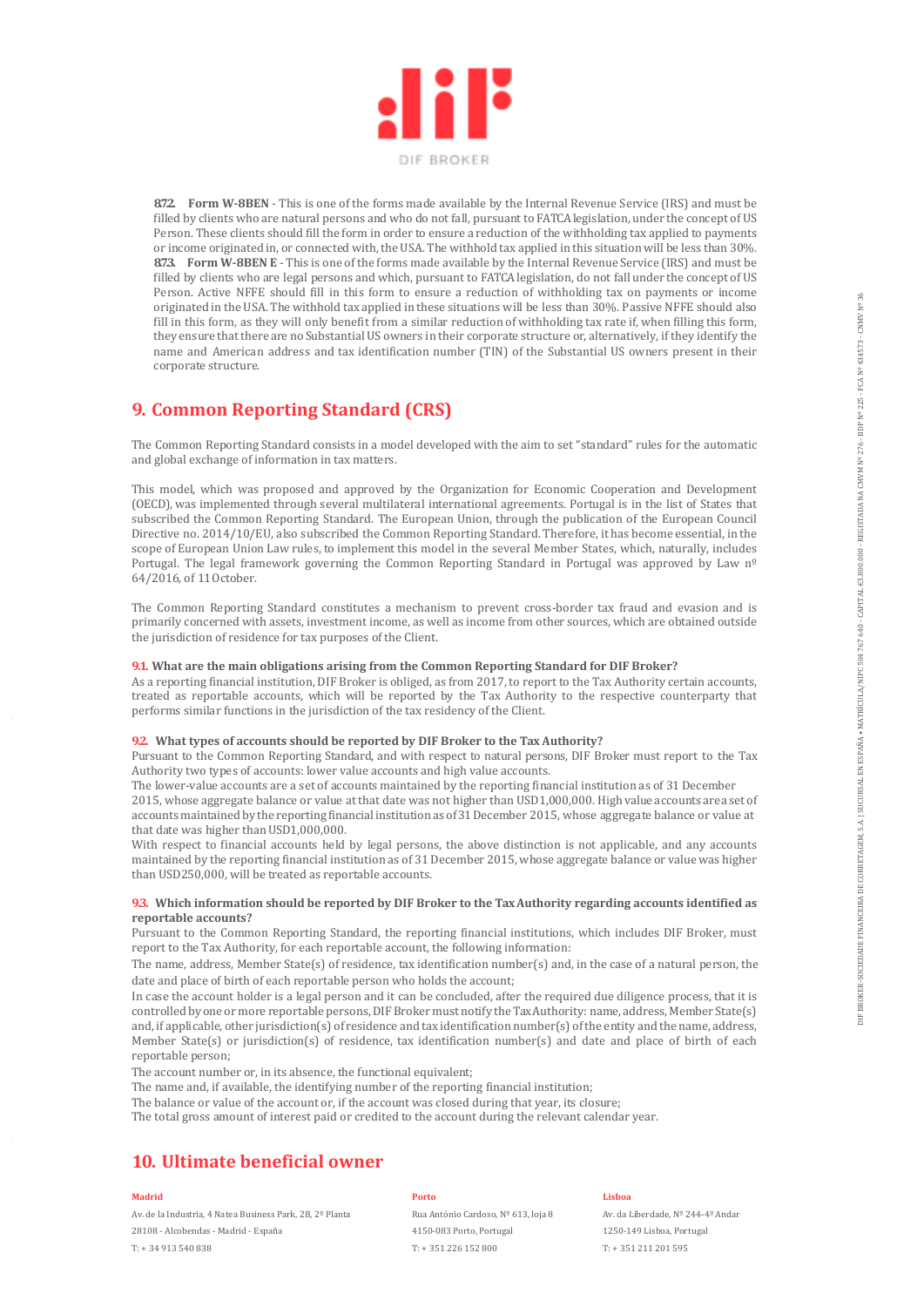

DIF Broker is subject to the legal rules applicable to the prevention of money laundering and financing of terrorism and, therefore, is subject to a specific due diligence duty that requires it to identify its clients and, in certain situations, the beneficial owner(s) of its clients. In these cases, the client will be asked to fill in the Ultimate Beneficial Owner Identification Form.

### **10.1. How can the concept of Beneficial Owner(s) of a business relationship be defined?**

It should be noted that in what concern legal persons' accounts, the ultimate beneficial owner consists on the natural person or persons who, ultimately, own or control, directly or indirectly, the Account/Client. In case of natural persons' accounts, the identification of the ultimate beneficial owner will only be required in situations where there is a suspicion that the account holder is not the true beneficiary. In any of these cases, the ultimate beneficial owner to be identified will be the natural person on whose behalf the Client is acting, and the Client must fill and send the Ultimate Beneficial Owner Identification Form made available by DIF Broker for this purpose.

When assessing the Ultimate Beneficial Owner in respect of legal persons' accounts, one must consider the natural persons who meet the following criteria:

- **a)** Natural person holding shares representing more than 25% of the share capital or voting rights of the Client, as this evidences a direct ownership of the Client;
- **b)** Natural person(s) who, through one or several companies, holds shares representing more than 25% of the share capital or the voting rights of the Client, as this evidences an indirect ownership of the Client;
- **c)** Natural person(s) who exercise, by any other means, control over the Client's management or administration bodies at the shareholders' general meetings of that legal person.

#### **10.2. Rules applicable in case any of the criteria for identifying the Ultimate Beneficial Owner in legal entities' accounts is not verified**

In situations where, after all means have been exhausted and existing no grounds for suspecting of any natural person(s), none of the circumstances listed in the previous point are met, the Ultimate Beneficial Owner for the purposes of the applicable legislation and regulations will be the natural person(s) who present themselves as members of the top management of the legal person.

# **11. Politically exposed persons (pep) / prominent public functions**

Pursuant to the applicable legal and regulatory requirements, and in compliance with its identification and due diligence duties, DIF Broker must assess whether any potential client is a Politically Exposed Person or holds relevant political or public functions before beginning any business relationship. DIF Broker is also obliged to assess whether any of its clients is a Politically Exposed Person or assumes relevant political or public functions both before and after the establishment of the business relationship.

In order to comply with the applicable enhanced due diligence duty, DIF Broker focuses its attention on the assets and source of funds involved in the business relations where the clients or their beneficial owners are identified as Politically Exposed Persons or as holders of other relevant political or public functions. However, the adoption of the necessary procedures for the identification and verification of the assets and source of funds involved is not restricted to the business relationships previously described. Business relationships involving persons recognized as close family members or as persons closely associated with Politically Exposed Persons (PEP), either as clients or as beneficial owners, will also be subject to those procedures considering the risk of money laundering or financing of terrorism that the law assigns to this type of business relationship.

### **11.1.Concept of Politically Exposed Person** (PEP)

The concept of Politically Exposed Person aims to identify natural persons who perform or have performed, in the last twelve months, in any country or jurisdiction, the following functions of a political or public nature:

- **i.** Heads of State, Heads of Government and Government members, including but not limited to, ministers, State secretaries and deputy secretaries of State;
- **ii.** Members of parliaments;
- **iii.** Members of supreme courts, constitutional courts, court of auditors and other high-level judicial bodies, whose decisions are not subject to appeal, except in exceptional circumstances;
- iv. Representatives of the Republic and members of the governing bodies of the Autonomous Regions;
- **v.** Ombudsman, State Councilors and members of other constitutional bodies;
- **vi.** Heads of diplomatic missions and consular posts;
- **vii.** High-ranking officers of the Armed Forces;
- **viii.** Mayor and members of City Councils;
- **ix.** Members of management and supervisory bodies of central banks, including the European Central Bank; **x.** Members of management and supervisory bodies of public institutes, public foundations, public establishments
- and independent administrative entities, regardless of the appointment method;
- **xi.** Members of management and supervisory bodies of entities part of the corporate public sector, national or regional;

#### **Madrid**

Av. de la Industria, 4 Natea Business Park, 2B, 2ª Planta 28108 - Alcobendas - Madrid - España T: + 34 913 540 838

#### **Porto**

Rua António Cardoso, Nº 613, loja 8 4150-083 Porto, Portugal T: + 351 226 152 800

#### **Lisboa**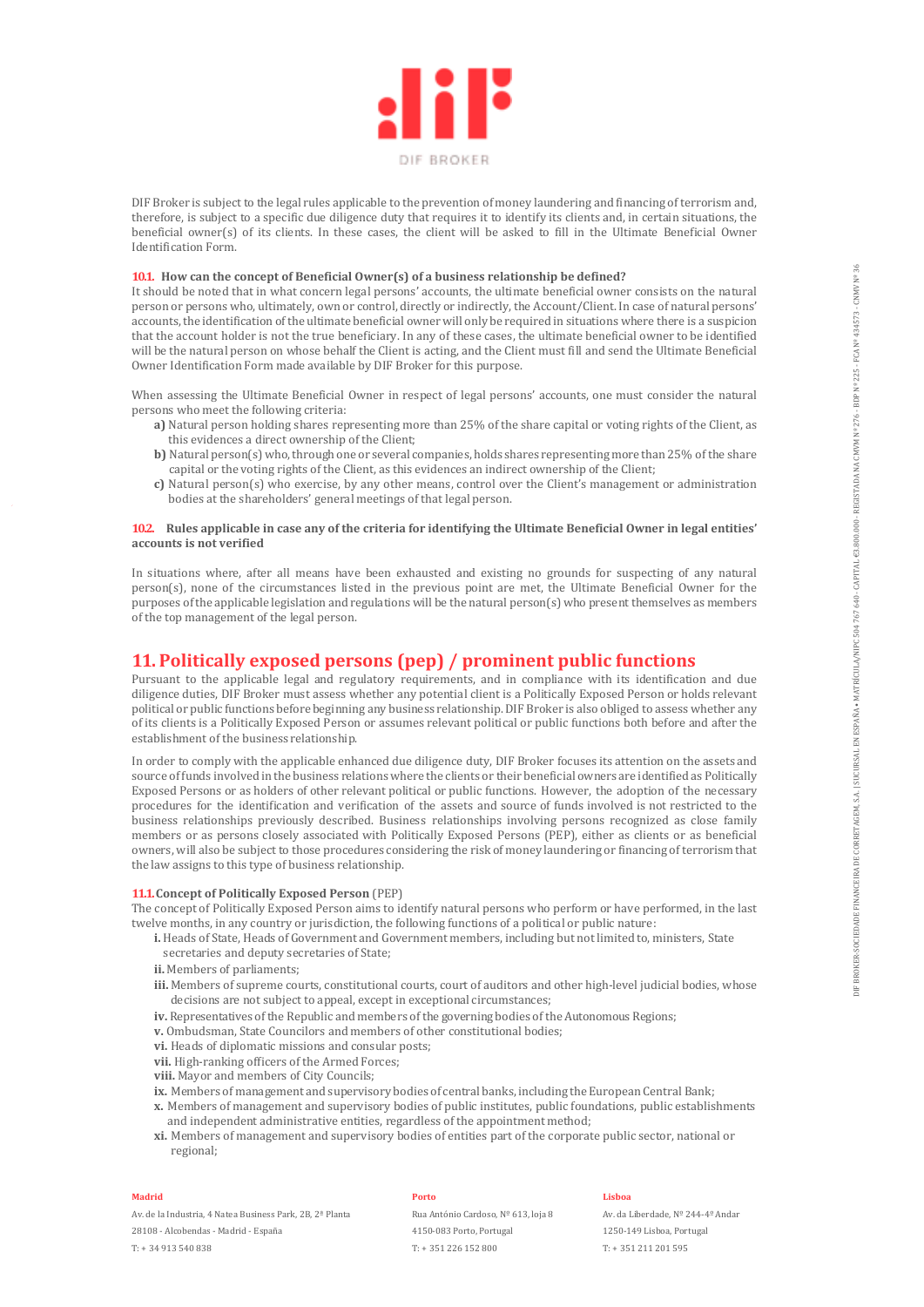

- **xii.** Important officials of political parties, including but not limited to, members of their respective national or regional governing bodies;
- **xiii.** Members of the top management of the institutions that compose the European Union and other international organizations, including, at least, the members of the management bodies, the directors and the deputy directors of those organizations.

### **11.2. Other relevant political or public functions**

Natural persons who do not qualify as Politically Exposed Persons will be deemed to hold other relevant political or public functions for the purposes of the applicable legislation and regulation if they perform or have performed in the last twelve months in national territory any of the following functions:

- **a)** Functions listed in subparagraph a) of paragraph 2 and in paragraphs 1 and 3 of article 4 of Law nº 4/83, of 2 April, if they do not determine the treatment of the natural person as a Politically Exposed Person;
- **b)** Members of representative or executive bodies of a metropolitan area or of any other form of municipal association.

#### **11.3. Close family members of a Politically Exposed Person** (PEP)

The identification and enhanced due diligence duties above-mentioned that are imposed on DIF Broker also extend to the business relationships established between DIF Broker and close family members of a Politically Exposed Person, including but not limited to:

- **a)** The spouse, or unmarried partner, of the Politically Exposed Person;
- **b)** The parents of the Politically Exposed Person;
- **c)** The children and respective spouses or unmarried partners of the Politically Exposed Person;
- **d)** Other family members or relatives of the Politically Exposed Persons, known as such.

### **11.4. recognized as being closely associated with a Politically Exposed Persons** (PEP)

The identification and enhanced due diligence duties above-mentioned that are imposed on DIF Broker also extend to the business relationships established between DIF Broker and persons recognized as being closely associated with a Politically Exposed Persons, including but not limited to:

- **a)** Any natural person who assumes co-ownership of the property over a legal person or a legal arrangement together with a Political Exposed Person;
- **b)** Any natural person who owns the share capital or voting rights of a legal person or the assets of a legal arrangement, the beneficial owner of which is a Politically Exposed Person;
- **c)** Any natural person who has close corporate, commercial or professional relationships with a Politically Exposed Person.

# **12. Lei Code**

Following a recommendation by the G20 Finance Ministers and Central Bank Governors to the Financial Stability Board, a unique universal identifier was created for "legal entities" that participate in financial transactions, including as counterparties.

Regulation (EU) nº 648/2012, of 4 July 2012 (EMIR) provides that, for the purposes of reporting transactions on derivative contracts to Trade Repositories, the identification of financial and non-financial counterparties subject to this duty must be made under the LEI Code, in accordance with the Implementing Regulation nº 1247/2012, of 19 December 2012.

#### **12.1. What is the LEI Code?**

The LEI Code consists of a 20-digit alphanumerical code that allows entities to identify themselves internationally as counterparties in trade transactions. In Portugal, the Institute of Registries and Notaries (Instituto dos Registos e do Notariado, I.P.) is the entity responsible for the issue of the LEI Code under paragraph 1 of article 1 of Law nº 202/2015, of 17 September.

#### **12.2. Which clients will be required to present the LEI Code when establishing a business relationship with DIF Broker?**

When a business relationship is established with DIF Broker, the following entities must present their respective LEI Code as part of the mandatory documentation for opening an account in accordance with article 4 of Law  $n^{\circ}$  202/2015, of 17 September:

- **·** Entities subject to commercial registration, with head offices in Portugal;
- **·** Entities subject to registration in the central register of legal persons (Ficheiro Central de Pessoas Colectivas FCPC), with head offices in Portugal;
- **·** Funds specified under subparagraph b) of paragraph 2 of Article 11 of Law nº 14/2013, of 28 January, whose management company or other legal representative, as applicable, is headquartered in Portugal;
- **·** Other entities not contemplated above, including but not limited to, entities with their head offices abroad, legally or regularly obliged to use the LEI Code.

#### **Madrid**

Av. de la Industria, 4 Natea Business Park, 2B, 2ª Planta

28108 - Alcobendas - Madrid - España T: + 34 913 540 838

### **Porto**

Rua António Cardoso, Nº 613, loja 8 4150-083 Porto, Portugal T: + 351 226 152 800

#### **Lisboa**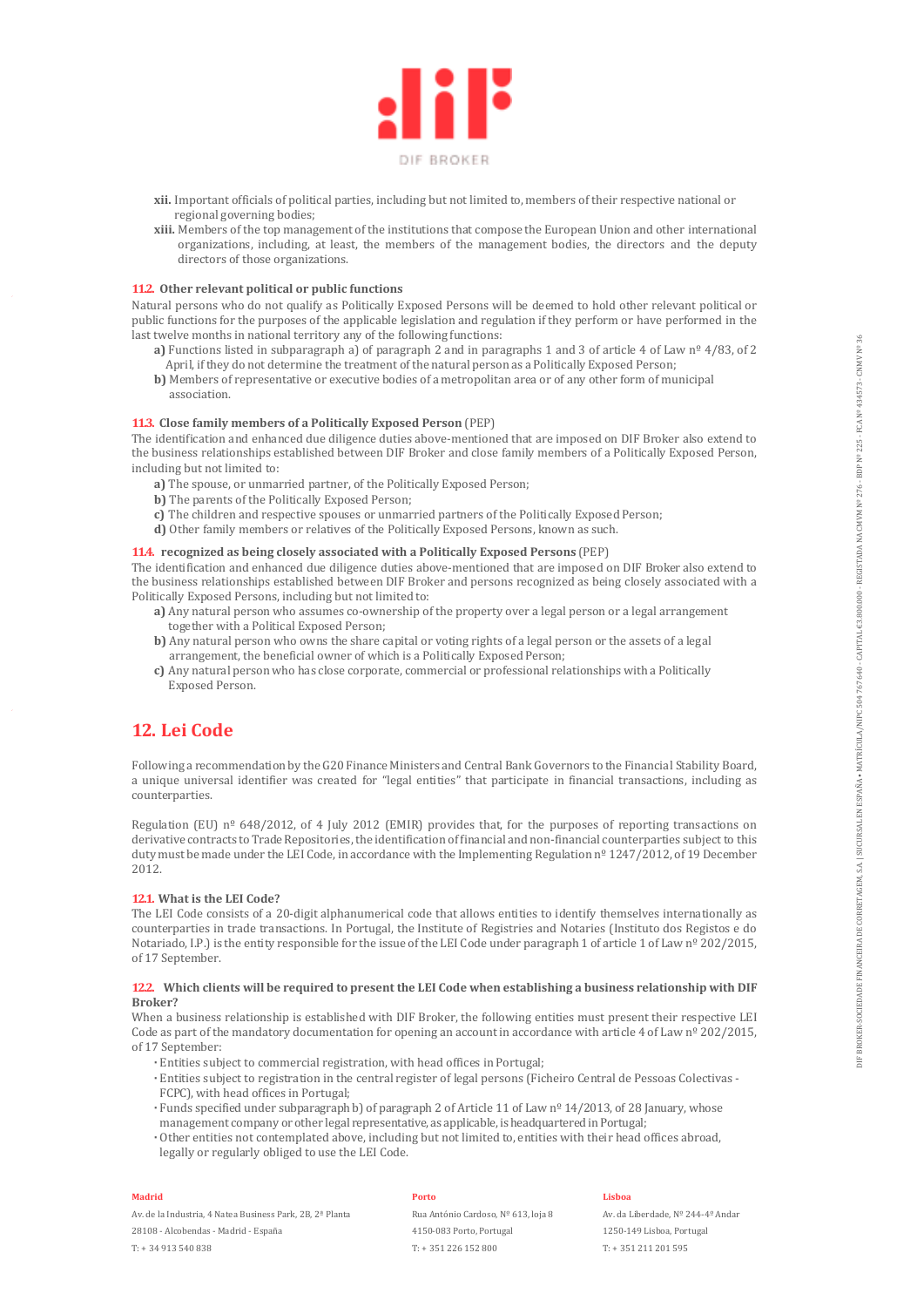

# **13. Client categorization in accordance with MiFID II** (markets in

financial instruments directive)

Under the Markets in Financial Instruments Directive II (MiFID II), the entities who perform a financial intermediation activity are obliged to classify their clients in accordance with a matrix that includes three key categories: professional client, retail client and eligible counterparties. The categories of clients defined by MiFID II are designed to reflect the different levels of knowledge and experience in the financial markets of each Client. DIF Broker performs an appropriate classification of its Clients and informs the Clients about the category that was assigned to him/her as well as its implications. You can access more information about MIFID II on DIF Broker website. Below is a description of the main implications of this classification, as well as the requirements that allow Client to request a change of the category that he was initially assigned. DIF Broker has a Client Classification Policy that can be made available upon request.

#### **13.1. Eligible counterparties**

MiFID II defines eligible counterparties as the entities with broad knowledge of the financial markets and of products that are traded in those markets.

- The following entities are included in this category:
	- **a)** Credit Institutions;
	- **b)** Investment firms;
	- **c)** Insurance companies;
	- **d)** Pension Funds and their respective Management Companies;
	- **e)** Other authorized Financial Institutions;
	- **f)** National governments and related services.

### **13.2. Professional Client**

Pursuant to the MiFID II, this category includes entities that provide investment services, entities that carry out investment activities or large companies, provided that, according to their latest financial statements, they meet two of the following criteria:

- **·** Net equity of 2 million euros;
- **·** Total assets of 20 million euros;
- **·** Net turnover of 40 million euros.

### **13.3. Retail Client**

This category includes all Clients who do not meet the requirements of the categories previously defined. Presently, any Client that holds a financial instrument account with and/or to whom portfolio or investment management services are provided, will be classified by DIF Broker, by default, as a Retail Client. However, the Client may be treated as a Professional Client if he/she requests the treatment as a Professional Client and demonstrates for this purpose that he/she meets two of the requirements listed below.

#### **13.4. Classification changes requested by the Client**

MiFID II gives Clients the right to request, through a formal procedure, the change of category assigned to them by the financial intermediaries.

In situations where the Client wishes to be treated as a Professional Client rather than an Eligible Counterparty or as a Retail Client rather than a Professional Client, such change will not, as a rule, be subject to the fulfilment of any specific requirements, as both changes involve an increase of the level of protection assured to the Client.

In situations where Client wishes to be treated as Professional Client rather than a Retail Client, this change will only produce its effects if the Client complies with, at least, two of the following requirements:

- **·** The Client has carried out transactions, with a significant volume, on the relevant market at an average frequency of 10 per quarter in the previous year;
- **·** The Client has a financial instrument portfolio, including cash deposits, exceeding 500,000.00€;
- **·** The Client works or has worked in the financial sector for, at least, one year, in a position that requires knowledge of the services or of the financial transactions at stake.

# **14. Risks arising from the trade and management of derivative financial instruments**

DIF Broker informs the Client through this document, which can be complemented by oral information, about the nature, risks and structure of derivative financial instruments, including but not limited to, futures and currencies CFD (Contracts for Difference), including the risk inherent to the high leverage levels that these products may reach, which, when combined with their normal volatility, may originate losses exceeding the invested capital. The Client was duly informed that:

#### **Madrid**

Av. de la Industria, 4 Natea Business Park, 2B, 2ª Planta 28108 - Alcobendas - Madrid - España T: + 34 913 540 838

#### **Porto**

Rua António Cardoso, Nº 613, loja 8 4150-083 Porto, Portugal T: + 351 226 152 800

#### **Lisboa**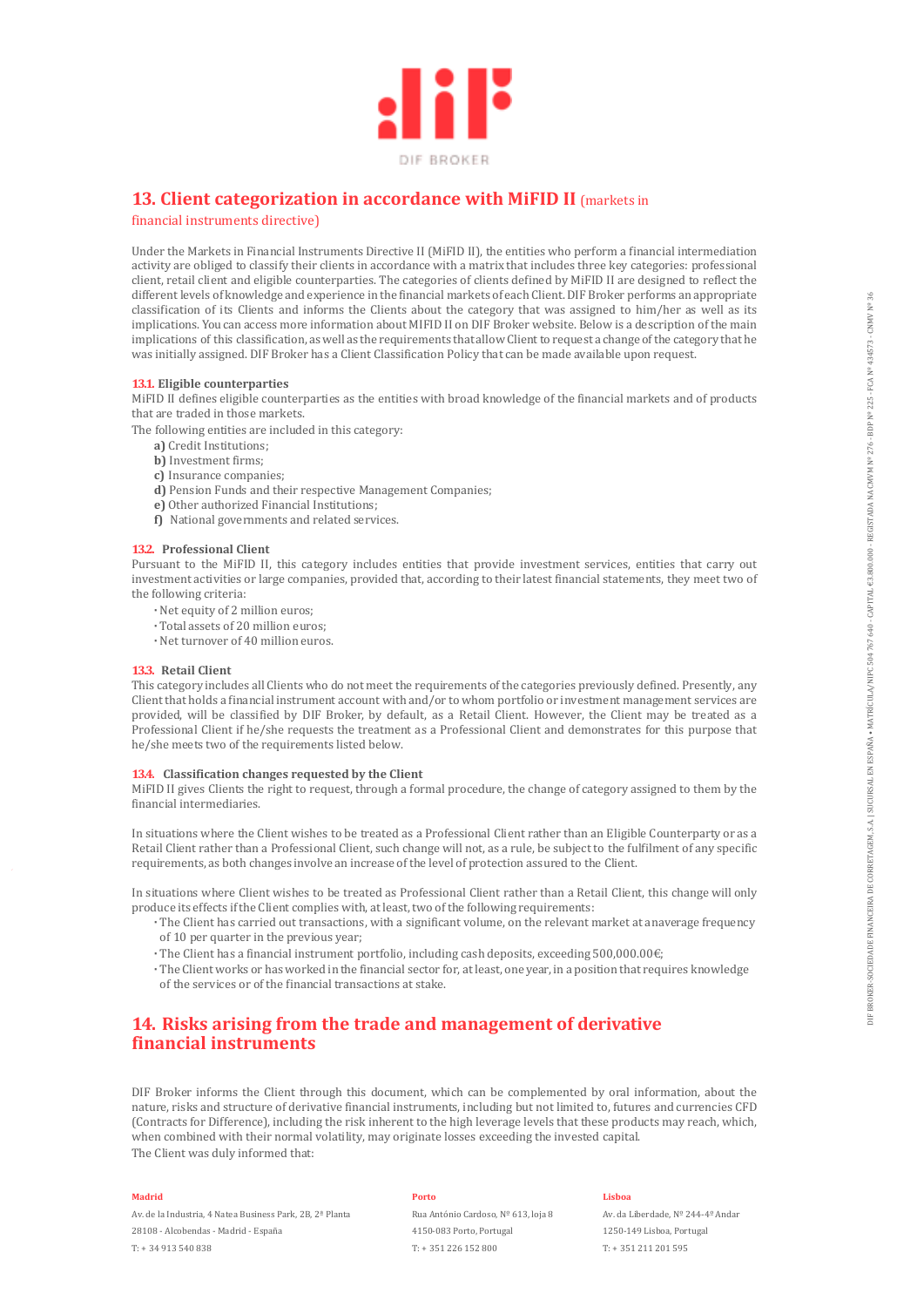

- **·** On certain market conditions, it may be difficult or impossible to close a position hold by the Client, especially in times featured with high volatility, which may result in significant price fluctuations;
- **·** Although DIF Broker can trigger stop-loss orders in your positions, in order to limit losses, in certain market conditions, it may be impossible to execute the operation at a pre-determined price;
- **·** The investment in these financial instruments is subject to prior analysis of the Client, mainly by assessing his/her knowledge (Appropriateness Test);
- **·** Your account will be a risk account, because derivative products require margins that will be provided by your account;
- **·** You may be requested to reinforce your account, in order to maintain the initial margins required if market developments prove unfavourable to the position held;
- **·** If you fail to provide the requested reinforcement in the shortest time possible, your position may be closed, and you will be held responsible for any costs and losses resulting from closing your positions;
- **·** DIF Broker may not be held responsible for the management of derivatives or any securities owned by the Client, especially if he/she is unable to close his/her positions in order to minimize losses.
- **·** DIF Broker informs that some derivatives are OTC and that, on some occasions, sudden force majeure changes may occur preventing the capital reinforcement of the financial instruments' account due to high leverage or lack of liquidity in the market.
- **·** Clients' orders are always settled according to the FIFO criterion ("First In First Out"), unless the Client issues conditional related orders in its account or sub-account, being, in such cases, subject to a rollover charge or a financing cost, depending on the derivative financial instrument that has been traded.

Maintaining opposite positions in the same instrument increases the counterpart risk, and DIF Broker will reserve the right to cancel related orders when used in order to avoid to settle opposite positions in the same instrument. Client will be responsible for re-placing new orders, if necessary, without relating to be related to any position.

# **15. Supervision**

The financial services and products provided by DIF Broker, including financial intermediaries, trading platforms, clearing houses and issuers mentioned in this document, are subject to the supervision of the authorities listed below.

| <b>Areas</b>                | <b>Supervisory Authorities</b>                                                | <b>Subject to Germany</b>    |
|-----------------------------|-------------------------------------------------------------------------------|------------------------------|
| Germany                     | Bundesanstalt für<br>Finanzdienstleistungsaufsicht<br>( <u>www.bafin.de</u> ) | Deutsche Bourse, Eurex       |
| Denmark                     | Finanstilsynet (www.ftnet.dk)                                                 | Saxo Bans A/S                |
| Spain                       | Espanha Comisión Nacional del Mercado de<br>Valores (www.cnmv.es)             | SIBE e Iberclear             |
| United States of<br>America | The United States Securities and Exchange<br>Commission (www.sec.gov)         | NYSE, NASDAQ, CME, CBOT, DTC |

Consequently, the Client may request additional information directly from the following entities:

**Madrid**

#### **Porto**

Rua António Cardoso, Nº 613, loja 8 4150-083 Porto, Portugal T: + 351 226 152 800

#### **Lisboa**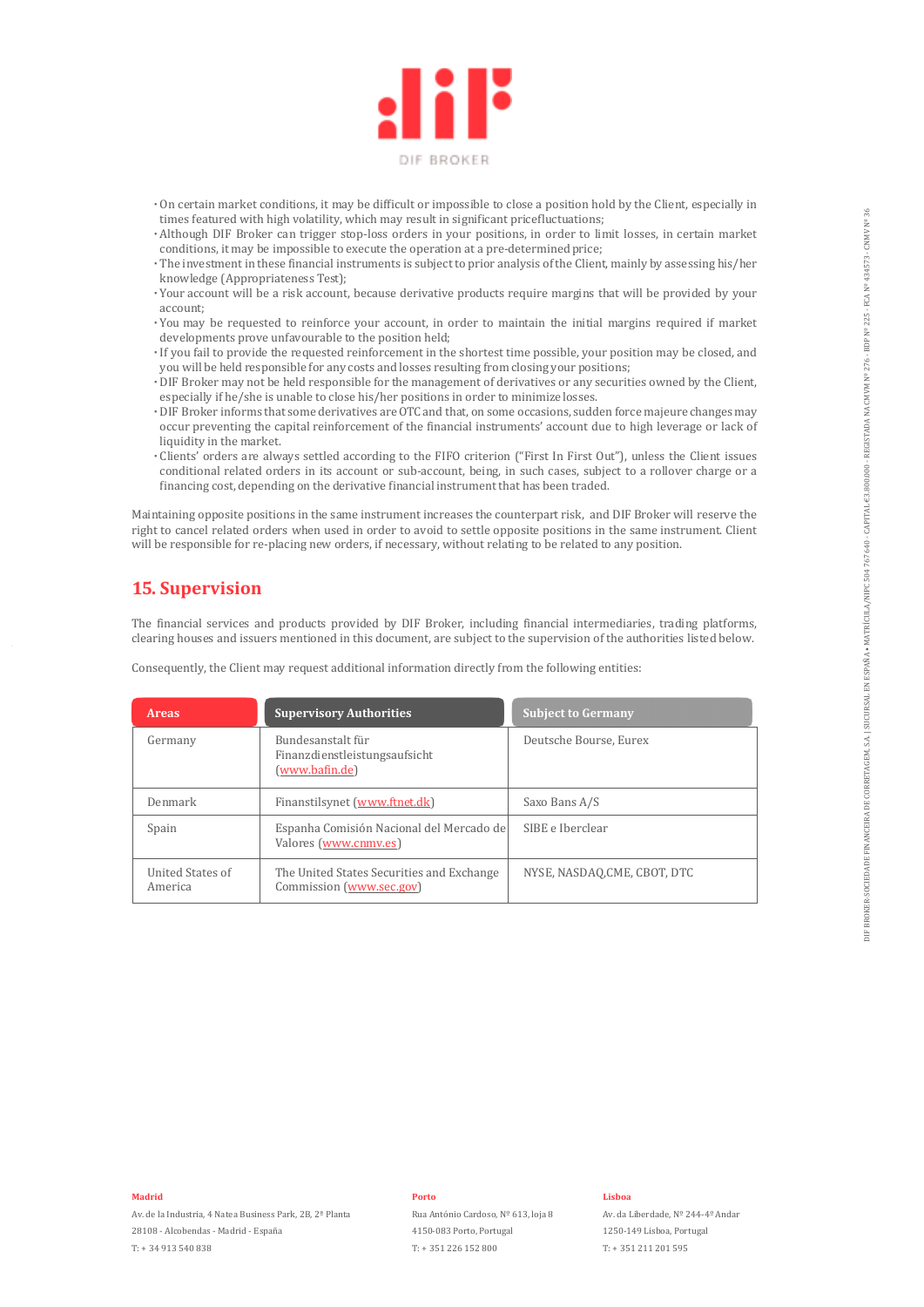

| <b>Areas</b>   | <b>Supervisory Authorities</b>                                                | <b>Subject to Germany</b>              |
|----------------|-------------------------------------------------------------------------------|----------------------------------------|
| Finland        | <b>Financial Supervision Authority</b><br>(www.rahoitustarkastus.fi)          | Helsinkia Stock Exchange, NCSD         |
| France         | Autorité des marchés financiers<br>(www.amf-france.org)                       | Euronext Paris, Euronext-Liffe         |
| Netherlands    | The Netherlands Authority for the<br>Financial Markets (www.afm.nl)           | Euronext-Holanda, Clearnet             |
| Italy          | Commissione Nazionale per leSocietà e la<br>Borsa (www.consob.it)             | Affari, CC&C                           |
| Portugal       | Comissão Mercado de Valores<br>Mobiliários (www.cmvm.pt) Banco<br>de Portugal | Euronext Lisboa, Clearnet              |
| United Kingdom | <b>Financial Conduct Authority</b><br><u>(www.fca.org.uk)</u>                 | SETS, Crest, Euronext-Liffe, Clearnet  |
| Sweden         | Finansinspektionen (www.fi.se)                                                | Stockholm Stock Exchange, NCSD         |
| Switzerland    | Swiss Federal Banking Commission<br>(www.sfbc.admin.ch)                       | SWX e Virt-X, SIS- Sega Intersettle AG |

# **16. Information about margins**

With respect to DIF Freedom platform, DIF Broker uses three margin control levels that, when triggered, will activate messages that will be sent directly to the Client's platform ("margin call"), regardless of any contact by phone. These three levels correspond to 75%, 90% and 100% of the utilization margin in the account. When the sum of the margins required by the different derivatives, adding up the potential capital gains or capital losses, reach 75% of the available amount, the Client receives a first warning, in the form of a pop-up alert in DIF Freedom terminal, informing the Client that must pay attention to any open positions and to the market.

In case the margin required reaches 90% of the available amount, which will occur when the investor is positioned contrary to market developments, the Client receives a warning in DIF Freedom platform informing of the need to reduce portfolio risk. In order to reduce the exposure, the Client may also close some positions, this way reducing the margin required. The last warning will be received when the margin reaches 100% and will include notice that all the positions have been closed. To reach this margin level, either the Client did not know how to manage the derivative positions or the market evolved very rapidly in the opposite direction to their positions.

DIF Broker's action pertains to protect the interests of its Clients and therefore it recommends the introduction of stop orders and the continuous monitoring of margins, through its platform, in order to minimize potential losses resulting from a market evolution opposite to the Client's expectations.

Since the Client's accounts are individualized, the margin is set up and calculated automatically for each account, in accordance with the trading conditions of each financial instrument available on the trading platform.

The margin is set up at the time the account is opened through the initial deposit and its reinforcement will be made in the same account of the initial deposit whenever necessary to prevent the forced closing of your positions.

# **17. Leverage**

**Leverage is one of CFD characteristics, which consist**s on trading a much higher value than the one deposited in your account, resorting to a guara**ntee or ma**rgin system. This type of trading may generate sudden (very high) losses in a short period of time, partial, total or highe**r than inv**ested capital. The effect of financial leverage may result in gains or losses greater than the price fluctuation of the underlying asset, allowing the Client to obtain higher exposure than the one arising from a direct investment in that asset. Leverage trading is carried out through the initial margin reserve, which implies that the investor, before opening a position, must deposit in DIF Broker an amount equivalent

#### **Madrid**

Av. de la Industria, 4 Natea Business Park, 2B, 2ª Planta 28108 - Alcobendas - Madrid - España T: + 34 913 540 838

#### **Porto**

Rua António Cardoso, Nº 613, loja 8 4150-083 Porto, Portugal T: + 351 226 152 800

#### **Lisboa**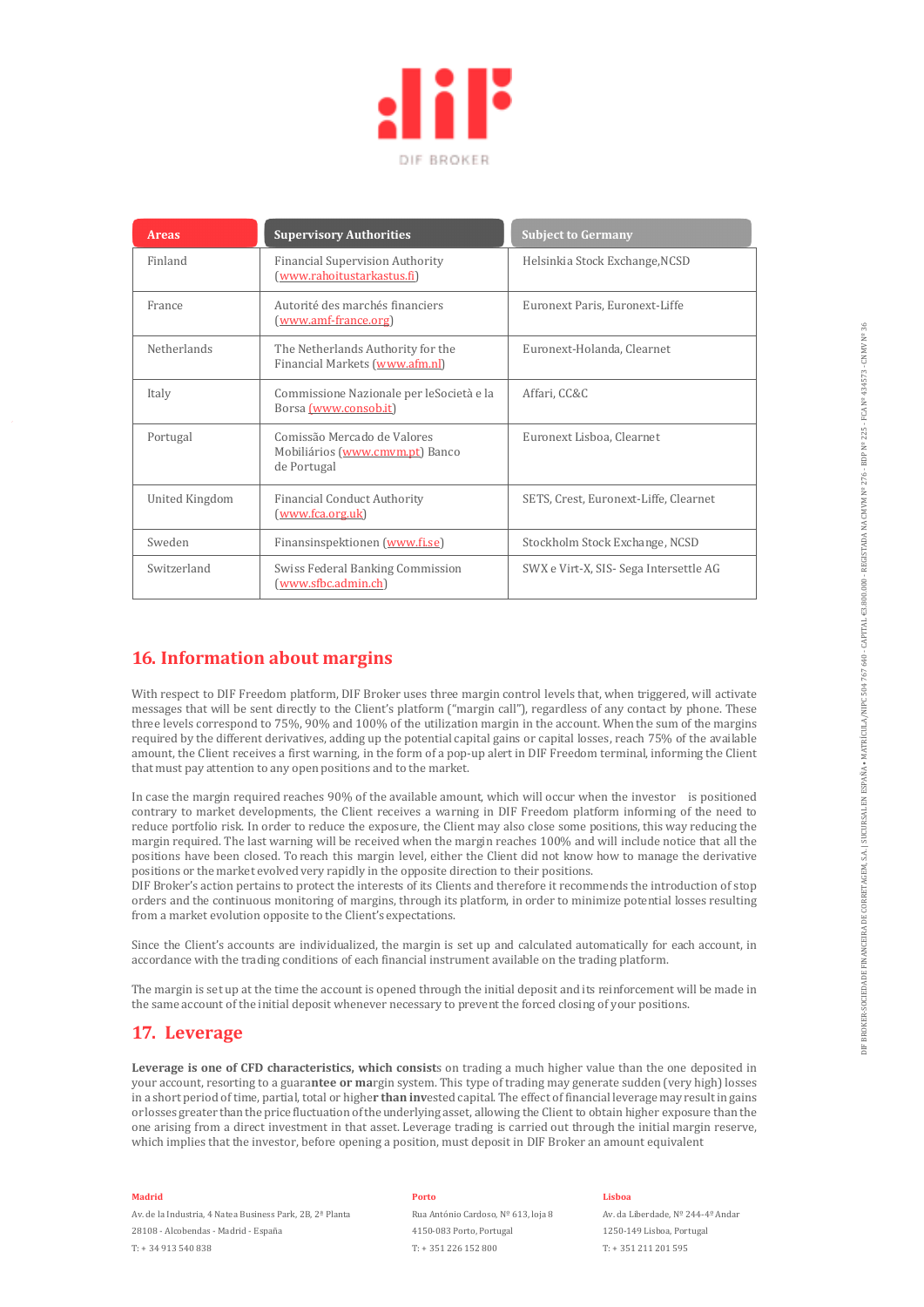

to a percentage of the total investment value, which varies depending on the underlying asset (see margins under "Trading Conditions"» "List of Index /Share CFD Instruments").

In the box where instruments are negotiated, it is possible to simulate the desired operation and to check the initial and maintenance margins required.

For example, in a CFD over security XPTO quoted at €10, whose required margin is €1,000 for a €5,000 exposure, the following scenarios may occur:

- Scenario 1 The security XPTO increases 5% to  $\in$ 10.50. The result is + $\in$ 250 [(10.50-10)\*500]], meaning a result of + **25**% (250/1000).
- Scenario 2 The security XPTO drops 5% to €9.50. The result is -€250 euros [(9.50-10)\*500], meaning a result of -25%  $(-250/1000)$ .

As per this example, the use of l**ev**erage can lead to substantial losses in a portfolio and, therefore, the investor should be very cautious when using derivative financial instruments.

# **18. Information on markets**

When subscribing information services that allow the Client to consult, in real time, the price of financial instruments traded on a specific market, the Client must inform himself/herself about the possibility of being treated as a professional client rather than a private client, considering the criteria adopted in that market. This classification is particularly important to the Client, as it can imply, in certain markets, the payment of a much higher subscription value than the one applicable to private clients.

# **19. Liabilities**

DIF Broker informs that:

- · It will not be held responsible for damages that may result from the adverse evolution in prices and markets;
- · It will not be held responsible for any delays, errors, inaccuracies and omissions that may affec**t t**he services provided and which cannot be directly attributable to DIF Broker;
- · It has delivered, and the Client has received and fully understood the additional information on derivatives instruments, which is also available at DI**F Broker's website: www.dif.pt.**
- **· The reimbursement and remuneration of derivative financial products are the sole responsibility of the entities that issue such products. Therefore, if the respective issuers are subject to a Special Revitalization Proceeding (Processo Especial de Revitalização) or an Insolvency Proceeding, DIF Broker will not be held responsible and will not replace those entities on the reimbursement and remuneration of the derivative financial products or securities issued by them, even if the issuers claim they do not have the financial capacity to perform the obligations to which they are bound. Consequently, it is recommended that the Client uses the means established by the law to obtain the reimbursement of the amounts due for payment.**

#### **Share CFD**

**What are share CFD?**

**CFD (Contracts for Difference) are derivative financial instruments traded outside regulated markets that provide investors an alternative way to trade in shares using leverage. The CFD price is based on its underlying asset's price.**

#### **Underlying asset**

CFD underlying assets are shares admitted to trading in several stock markets, including but not limited to, the New York Stock Exchange, NASDAQ and FTSE-100.

#### **Trading volume**

Investors can choose the volume of shares that form the underlying asset of the traded CFD, subject to the minimum amount or multiples defined by each market.

#### **Price formation**

The price and trading currency of share CFD is made available by DIF Broker with reference to the market quotation where the underlying asset trades.

The CFD is traded on the OTC market and therefore is subject to liquidity risk, notwithstanding the price at which it trades is formed based on the price of the best purchases and the best offers of the underlying asset plus the spread applied by the market maker.

#### **Madrid**

Av. de la Industria, 4 Natea Business Park, 2B, 2ª Planta 28108 - Alcobendas - Madrid - España T: + 34 913 540 838

#### **Porto**

Rua António Cardoso, Nº 613, loja 8 4150-083 Porto, Portugal T: + 351 226 152 800

**Lisboa**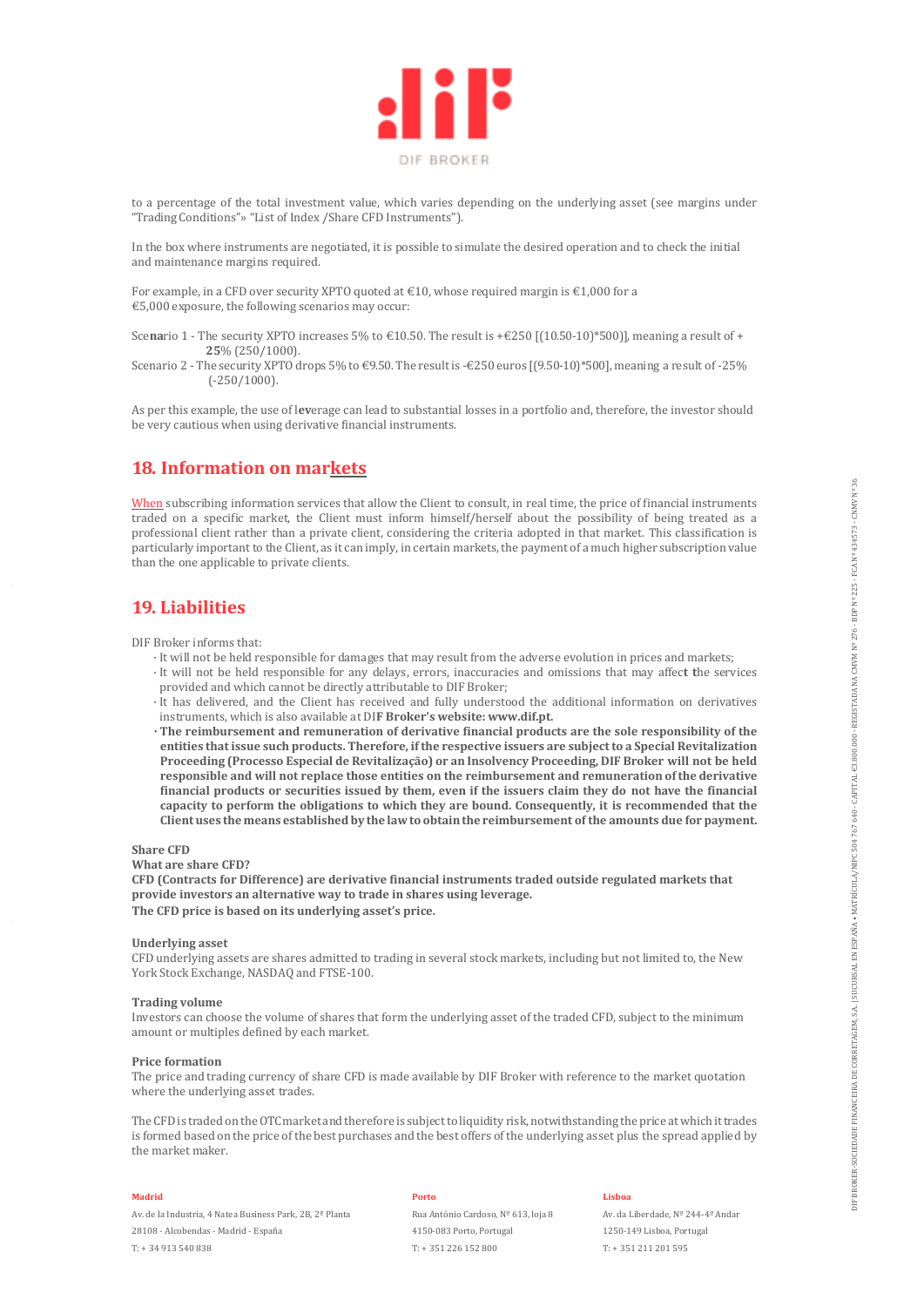

#### **Minimum price variation** (tick size)

The minimum price variation of a CFD corresponds to the minimum price variation of the underlying asset in the relevant market.

#### **Margin**

Trading in CFD requires an initial and a maintenance margin (guarantee), whose value varies according to the risk of the underlying shares.

The minimum margins required also varies depending on the price variation of CFD's underlying asset and total number of open positions held by the investor.

Margins can be consulted prior to the transaction on the DIF Freedom trading platform.

#### **Maturity**

CFD have no maturity date, which means that an open position (long or short) can only be closed by assuming an opposite position (short or long) in a CFD with the same underlying asset and features. However, in short positions, investors should be particularly cautious as the market maker may require the closing of the position if there are no securities for loan, or due to interdictions imposed by local regulators or supranational entities.

#### **Closing and settlement of positions**

CFD are not subject to physical settlement, meaning they do not involve receiving/delivering the shares that constitute the respective underlying asset.

Hence, when closing positions, CFD are subject to an exclusively financial settlement that reflects the difference between the prices of the positions held multiplied by the volume traded.

#### **Trading hours**

CFD Trading Hours follow the same schedule as the markets where the underlying asset is traded.

#### **Fees and other funding costs**

Performing operations in CFD may involve the payment of a minimum fee, as set out in DIF Broker's pricing conditions, if a minimum trading amount is not met.

At each time the investor will have available a bid price and an ask price that includes a spread up to a maximum of 0.25%.

When assuming long positions (buy) the investor will bear a funding cost, which is obtained by applying the market rate, plus a 4% spread to the operation's total value (quantity x price) during the period the position is held. The funding cost may result in a credit in favor of the investor, however this depends on the interest rate differentials between the currencies traded and/or the applicable spreads.

Securities lending costs may also be charged if the investor opens a short position. In this case, you can view the daily financing cost on the trading platform prior to placing the order.

DIF Broker also charges a conversion cost of 0.6% on the amounts subject to currency conversion if the transaction currency differs from the base currency of the account. For example, capital gains or losses as well as amounts resulting from the liquidation of shares in markets other than the base currency will have a conversion cost of 0.6% of the converted value.

The financing cost, for the different trading currencies, is calculated by applying the following rates:

| <b>Trading Currency</b> | <b>Market Rate</b>  |
|-------------------------|---------------------|
| All currencies          | LIBOR $O/N + 4.5\%$ |

When assuming short positions (sell), investors may be credited or debited a value obtained by applying the market rate, deducting a 4% spread to the operation's total value (quantity x price) during the period when the position is held. In such cases, it will be applied the following rates:

| <b>Trading Currency</b> | <b>Market Rate</b> |
|-------------------------|--------------------|
| All currencies          | LIBID $O/N - 4\%$  |

# **Counterparty risk and asset liquidity guarantee**

The investment in CFD entails the risk of Saxo Bank A/S, acting as DIF Broker's counterparty, failing to comply with its commitments, which may imply the loss of the CFD value, even if the underlying asset price variation is favorable to the investor. The liquidity of the financial instrument is guaranteed by Saxo Bank A/S and all the banks that intervene in the market.

#### **Madrid**

Av. de la Industria, 4 Natea Business Park, 2B, 2ª Planta 28108 - Alcobendas - Madrid - España T: + 34 913 540 838

#### **Porto**

Rua António Cardoso, Nº 613, loja 8 4150-083 Porto, Portugal T: + 351 226 152 800

#### **Lisboa**

Av. da Liberdade, Nº 244-4º Andar

1250-149 Lisboa, Portugal T: + 351 211 201 595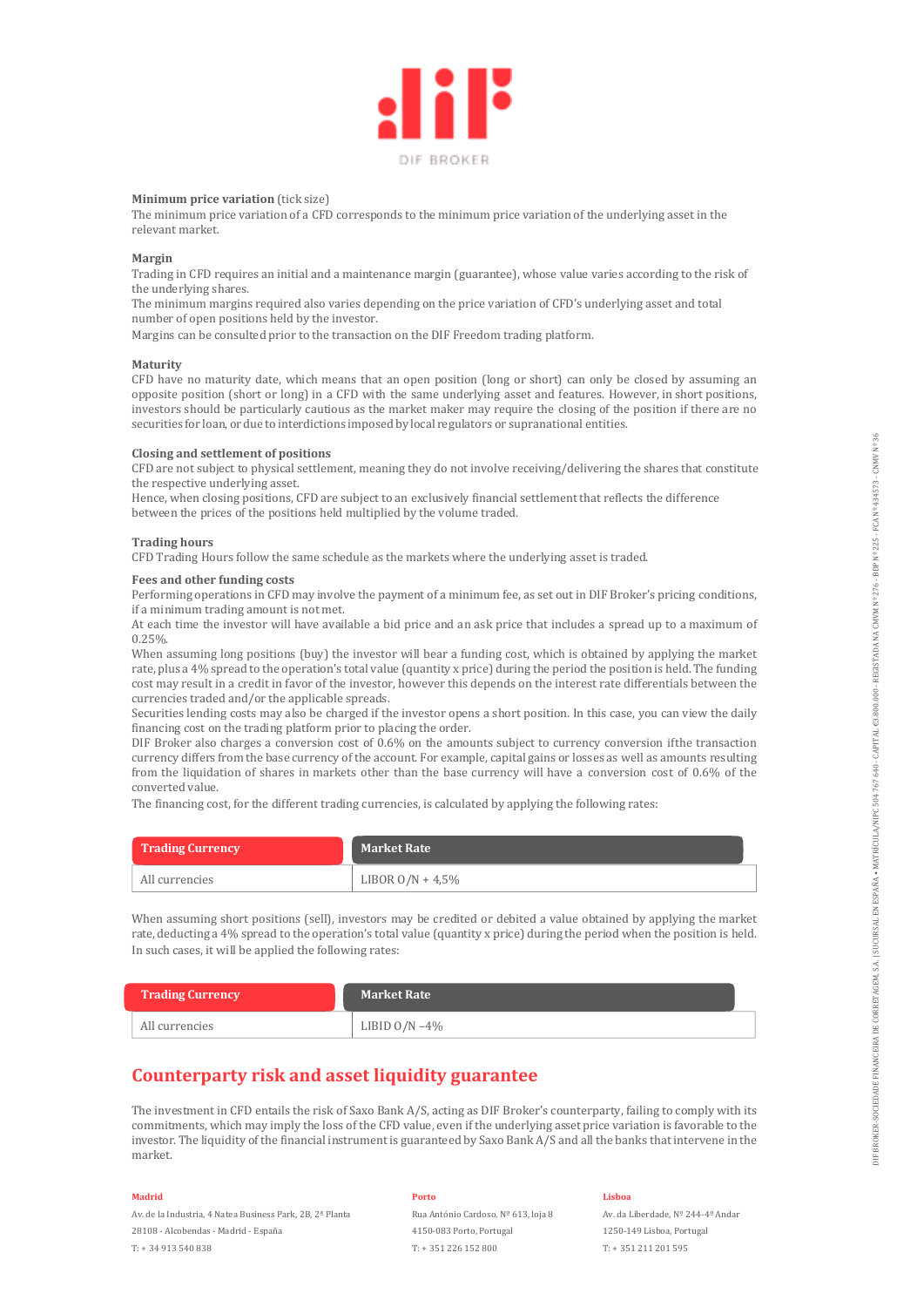

In certain situations, due to lack of market liquidity, it may not be possible to close a position at the desired moment or it may only be possible to close it at a significant loss.

In these cases, there is a risk that Stop orders will not be executed at desired price, which may generate differences in the expected result.

### **Corporate events**

**Dividends Payment** – If the investor holds a long position (buy) in CFD, he/she is entitled to receive an amount equivalent to net dividends distributed by the issuer of the shares, which constitute the respective underlying asset. If the investor holds a short position (sell), he/she will be charged an amount equivalent to the gross dividends distributed by the above-mentioned issuer.

**Capital Increase/Decrease** – When a company decides to increase or decrease its share capital, investors who have a long position (buy) in CFD, will have a right to receive an amount equivalent to the value of the right when traded in the stock market. Investors who have a short position (sell) in CFD, will have to pay an amount equivalent to the value of the right when traded in the stock market. The investors in CFD are not allowed to participate on the process that will lead to an increase or decrease of the capital stock, as the are not share owners and because the rights are automatically settled in the first day of transaction. **Takeover** – Operations with potential impact on CFD holders' asset base. Investors assuming long positions can maintain their positions open while the underlying asset is quoted. DIF Broker strongly advises investors to read the 'Risks of Trading in CFD' and to bear in mind possible changes in margin requirements. Holders of short positions may be forced to close positions and should therefore redouble their attention.

### **Non-corporate / Accounting events**

**Exchange Public Offer –** This operation is characterized by the exchange of shares from one company to another. The investor in CFD (long or short) will be entitled to the new company's CFD, under the proposed conditions, but should note that the margins required by the new company may not be the same. **Stock Split/Reverse Split** – Theoretically, these events do not affect the asset value of the shareholder and CFD holder, and which will entail an increase or decrease in the amount of CFD adjusted to the underlying asset's new theoretical price.

**Spin-off** – In case of spin-off, the market maker may opt to deliver to the CFD holder the rights regarding the spin-off, as well as the CFD of the new entity, or the value in cash resulting from the difference. Investors who happen to be short on CFD should settle the difference in cash or receive CFD of the new company which may have different margin requirements.

**Please note that the client will always be responsible for the payment of any taxes arising from corporate events, as well as from non-corporate/accounting events, which arise from the application of local or international laws.**

# **FOREX CFD**

## **What are forex CFD?**

CFD (Contracts for Difference) are derivative financial instruments traded outside regulated markets that provide to investors an alternative way to trade in the forex market using leverage. The CFD price reflects the price of its underlying asset.

# **Underlying asset**

CFD's underlying assets are the quotations in the Forex market, where a currency is quoted against another currency, thus forming a currency pair.

### **Trading volume**

Investors can trade any volume (> 5000) but should pay attention to the minimum quantities required for each currency pair, above which no fees will be charged.

## **Price formation**

As derivatives, CFD have a currency pair as underlying asset and therefore the price of a CFD is formed in the same way as the price of those currencies.

## **Minimum price variation** *(Tick size)*

The minimum price variation of a CFD is equal to the minimum price variation of the underlying asset in the relevant market. Each currency pair has its own minimum variation, which should be consulted directly on the trading platform in case of doubt.

## **Margin**

Trading in Forex CFD requires an initial margin (guarantee) whose value varies depending on the currency pair chosen, which may range from 3.33% for more liquid currency pairs to 100% 2% up to 30% for more exotic pairs. The margins are the nominal value that the Client intends to trade.

#### **Madrid**

Av. de la Industria, 4 Natea Business Park, 2B, 2ª Planta 28108 - Alcobendas - Madrid - España T: + 34 913 540 838

#### **Porto**

Rua António Cardoso, Nº 613, loja 8 4150-083 Porto, Portugal T: + 351 226 152 800

#### **Lisboa**